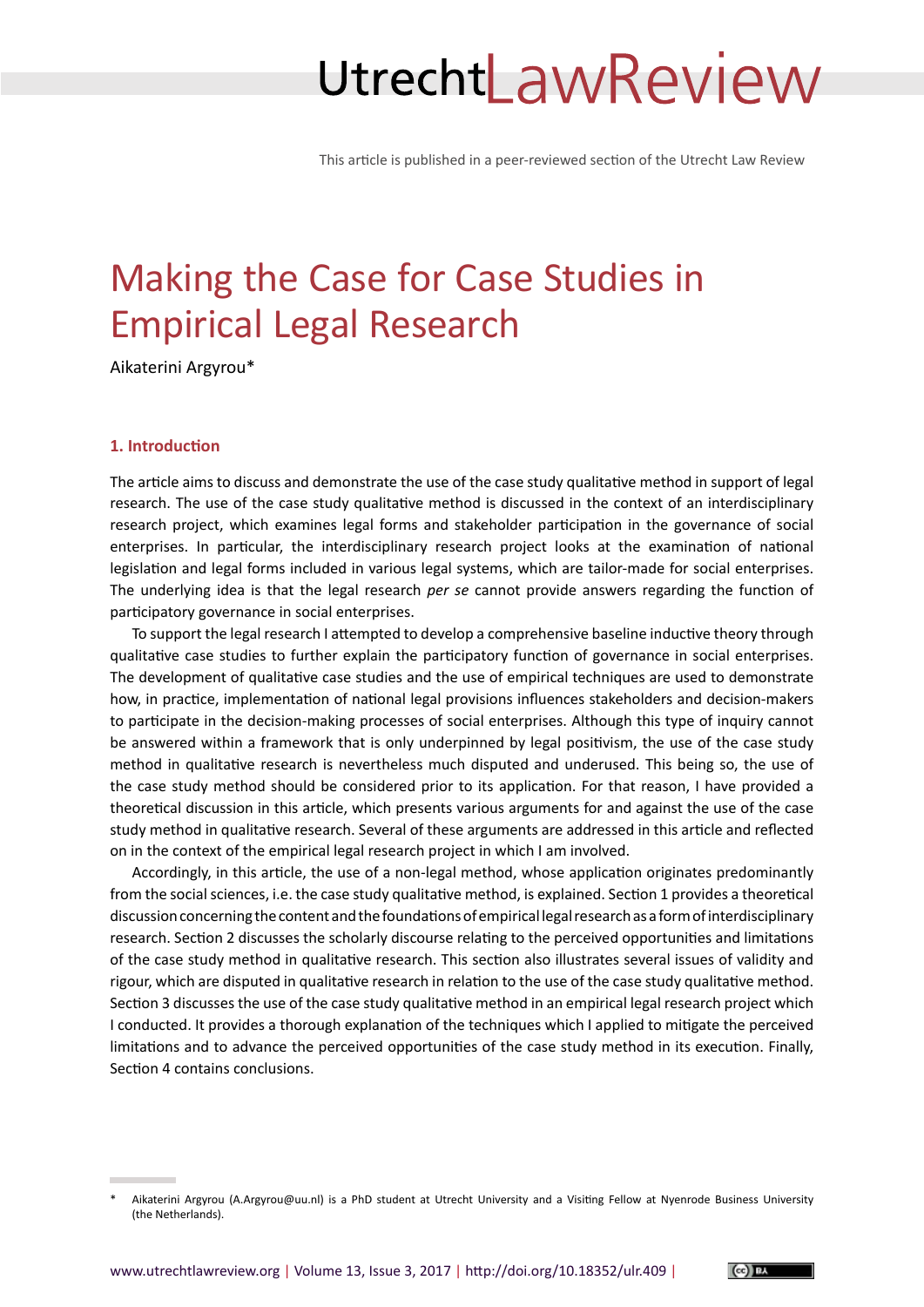#### **1.1 Interdisciplinary research and its use in legal scholarship**

Interdisciplinary research, as the term suggests, is a type of research that involves two or more research disciplines.<sup>1</sup> A normative discipline, such as law, is combined with an empirical discipline that forms part of the social sciences, namely organisational and entrepreneurship studies, sociology and/or psychology. Although, according to Taekema & Van Klink, disciplines differ in their understanding of concepts, methods used, object of examination, problem awareness (when different disciplines perceive different problems) and research goals, legal scholars may draw inspiration from other disciplines in a way that is auxiliary to their research.<sup>2</sup> Inspiration from the social sciences in legal research may explain how the legal system works in reality, capturing what is called the 'law's truth' or the 'essence of law', such as the inner motives and meanings of legal phenomena.<sup>3</sup> In other words, the auxiliary use of methods and inspiration drawn from the social sciences can be used when the response to the problem defined in the research question 'is not predicated solely on the concrete body of legal rules' and does not concern a hermeneutical quest for a legal meaning and/or interpretation.<sup>4</sup> Accordingly, the response cannot be offered with the exclusive use of legal and doctrinal research methods.

Such a situation may require the application of an empirical legal research approach. This approach encourages the outcomes from the study of materials, e.g. facts and data, and the use of techniques that stem from the social sciences, which may serve as contributions to the legal arguments presented by the legal scholar, subject to validity standards from both disciplines.<sup>5</sup> It involves the use of empirical methods although not for the substantive analysis of law. This task is obviously assigned to judges and to legal practitioners through the interpretation and application of the existing body of knowledge of law and of legal practice. Empirical techniques, tools and methods may be used in legal research to reveal multiple legal discourses and/or 'legal realities' through internally realised operations and processes. In other words, to obtain factual data which reveal, 'the limits of institutional action', 'practical insider attitudes' and 'conceptions and experiences of law and legal institutions'.<sup>6</sup> In pursuit of understanding more effectively the two components of empirical legal research, the following section discusses in detail what may constitute in theory an empirical legal inquiry in an interdisciplinary context.

#### **1.2 The empirical legal inquiry in an interdisciplinary context**

Empirical legal research comprises an empirical part and a legal part. Legal inquiry requires not only the application of classical legal research methods, i.e. the doctrinal method, but also a combination of black letter law research and non-doctrinal research.<sup>7</sup> In principle, doctrinal research assigns to the legal scholar and legal practitioner the task of developing an understanding of an authoritative text so as to be able to

<sup>1</sup> S. Taekema & B. van Klink, 'On the border: Limits and Possibilities of Interdisciplinary Research', in B. van Klink & S. Taekema (eds.), *Law and Method, Interdisciplinary Research into Law* (2011), p. 7. In academic scholarship, the terms to characterise research as 'multidisciplinary', 'cross-disciplinary', 'interdisciplinary' and 'transdisciplinary' have been traditionally used to describe the level of interaction and integration of research and thus knowledge from different disciplines. Such knowledge differs from disciplinary knowledge, which is solely generated in the boundaries of the various widely accepted academic disciplines. Various scholarly arguments have been used to demonstrate how the foregoing terms differ or even constitute a continuum indicating a higher or lower degree of integration and synthesis in research and knowledge. Accordingly, 'multidisciplinary' refers to integrated research, which does not cross the disciplinary boundaries; 'cross-disciplinary' refers to integrated research which uses in one discipline the viewpoint of another discipline; 'interdisciplinary' refers to research which crosses disciplinary boundaries in order to create new integrated knowledge; and 'transdisciplinary' refers to research which further integrates non-academic knowledge. Other scholars, use the generic term of 'interdisciplinary' to develop taxonomies and classifications concerning different levels of integration of 'basic' or more 'advanced' interdisciplinary research. M.M. Siems, 'The taxonomy of interdisciplinary legal research: finding the way out of the desert', (2009) 7 *Journal of Commonwealth Law and Legal Education*, no. 1, p. 6. See G. Tress et al., 'Clarifying Integrative Research Concepts in Landscape Ecology', (2005) 20 *Landscape Ecology*, no. 4, pp. 485-488.

<sup>2</sup> See Taekema & Van Klink, supra note 1, pp. 8-9.

<sup>3</sup> R. Banakar, 'Reflections on the Methodological Issues of the Sociology of Law', (2000) 27 *Journal of Law and Society*, no. 2, p. 274.

<sup>4</sup> Ibid., pp. 282-283.

<sup>5</sup> See Taekema & Van Klink, supra note 1, p. 11. R. Banakar, *Merging Law and Sociology: beyond the dichotomies in socio-legal research* (2003), pp. 47-49.

<sup>6</sup> R. Banakar, 'On the Paradox of Contextualisation', in R. Banakar (ed.), *Normativity in Legal Sociology: Methodological Reflections on Law and Regulation in Late Modernity* (2014), p. 91. See Banakar (2000), supra note 3, p. 284.

<sup>7</sup> I. Dobinson & F. Johns, 'Qualitative Legal Research', in W. Chui & M. McConville (eds.), *Research Methods For Law* (2007), pp. 18-19.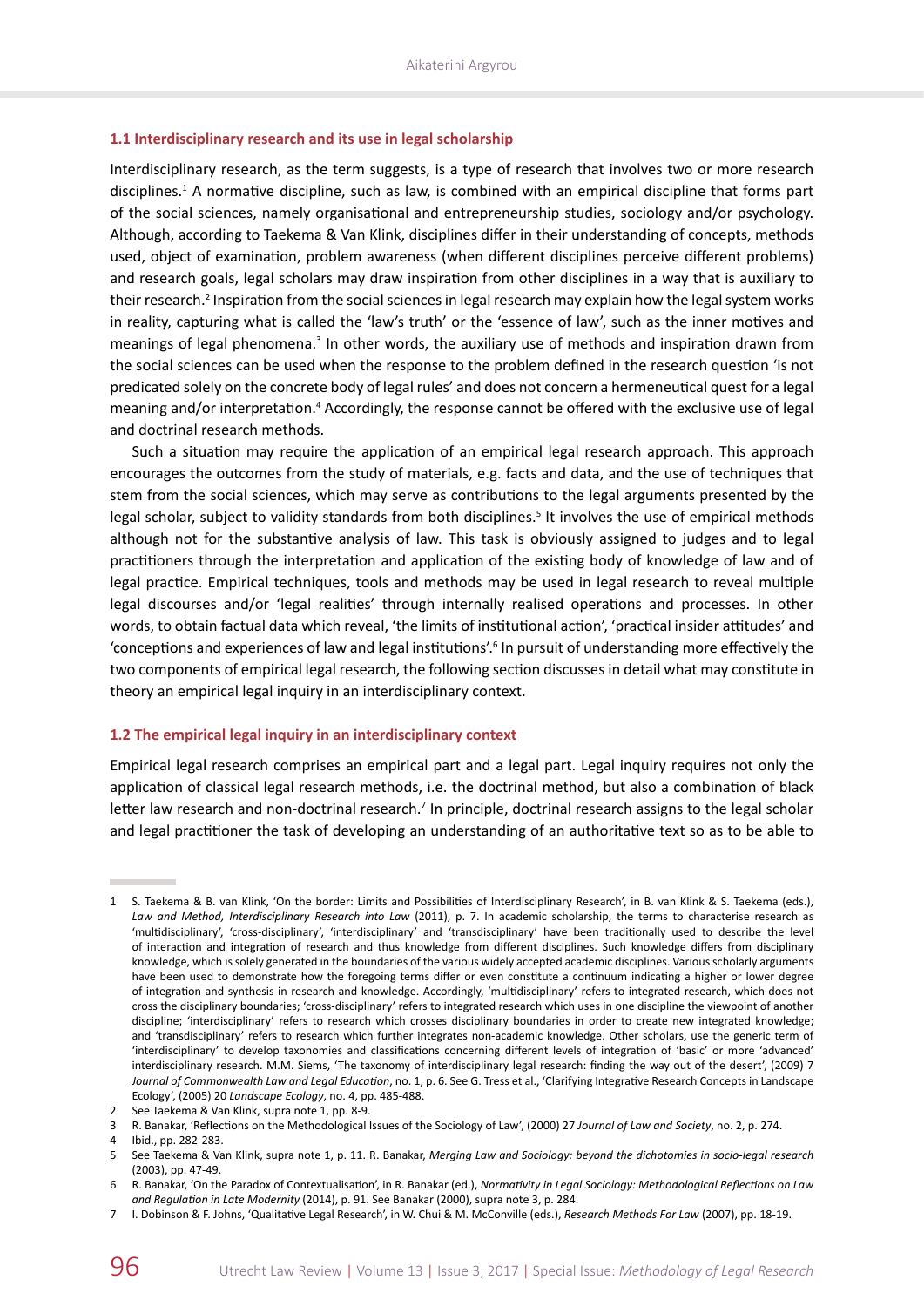use it properly in a case or in a legal argument.<sup>8</sup> The character of legal doctrinal research is argumentative, and it aims at the formation of a legal argument based on legal reasoning.<sup>9</sup>

However, legal research can generally be perceived to comprise doctrinal research and methods as well as non-doctrinal legal research. Non-doctrinal legal research is concerned with a complementary problem, policy and a law reform-based approach.<sup>10</sup> The legal scholar, other than contemplating the normative content of the body of law, is in a position to raise problems that are currently affecting the law.<sup>11</sup> An example might be to indicate flaws in the underlying policy (in terms of effectiveness and implementation) and then suggesting necessary changes to the law (law reforms). Such an assignment often requires the consideration of the social references underlying the law, as well as the effect and the impact of the current law on certain social constructs in practice. Thus, in epistemological terms, a space is created for the use of empirical legal research.<sup>12</sup>

The empirical part differs in principle from the typical legal part that was described in the previous paragraph. Empirical research in the social sciences deals with the collection of facts concerning the world and the measurement and careful observation of the reality.<sup>13</sup> Empirical legal research differs from doctrinal research developed in the normative discipline of law (i.e. 'law on paper') because it seeks to capture real-life evidence (law in practice), regarding the world based on either the researcher's and/or other people's observations or experiences, i.e. through real-life data. This data may be based on legislation or case law as part of the real world.<sup>14</sup> Thus, in empirical legal research, both approaches (legal and nonlegal) can be perceived as complementary to the extent that empirical (legal) research will show the *external* perspective of law while the doctrinal research will show the *internal* aspect of law.15

The use of empirical (non-doctrinal) legal research is an auxiliary and complementary method in legal research. Its application requires the explanation and translation into legal terms of findings that stem from observations, experiences and data regarding the functioning and the effects of law. This has to be done primarily using valid and rigorous justifications.<sup>16</sup> The translational issues raised by the interdisciplinary approach are outlined in the so-called problem: the 'fact-value' separation or the 'gap between facts and values', which reflects the legal researcher's problem of translating the empirical evidence in a normative way that accommodates legal argumentation and scholarship.<sup>17</sup> The problem has been addressed by many scholars, who have tried to develop tools for legal researchers to assist them in 'leaping from valid (and relevant) empirical evidence to formulating normative statements'.18 These tools comprise 'due process criteria' for validating empirical research, the use of various factors for weighing conflicting arguments in terms of 'completeness', 'relevance' and 'consonance', and tools for the use of empirical legal research in such a way that it shows the effectiveness of law as an instrument (one of different possible solutions) to achieve a set of policy goals.<sup>19</sup> Other scholars, on the contrary, claim that empirical legal research already has

<sup>8</sup> S. Taekema, 'Relative Autonomy: A characterisation of the Discipline of Law', in B. van Klink & S. Taekema (eds.), *Law and Method, Interdisciplinary Research into Law* (2011), pp. 46-47.

<sup>9</sup> Ibid., p. 47.

<sup>10</sup> See Dobinson & Johns, supra note 7, p. 19.

<sup>11</sup> Ibid., p. 20.

<sup>12</sup> L. Epstein & G. King, 'The Rules of Inference', (2002) 69 *University of Chicago Law Review*, no. 1, pp. 2-3. L. Epstein & A.D. Martin, *An Introduction to Empirical Legal Research* (2014).

<sup>13</sup> J.W. Creswell, *Qualitative Inquiry and Research Design: Choosing Among Five Approaches* (2013), pp. 145-146.

<sup>14</sup> See Epstein & King, supra note 12, p. 3.

<sup>15</sup> K. van Aeken, 'Law, Sociology and Anthropology: A Liaison Beginning Endlessly', in B. Van Klink & S. Taekema (eds.), *Law and Method, Interdisciplinary Research into Law* (2011), p. 81. See S.J. Shapiro, 'What is the Internal Point of View?', (2006) 75 *Fordham Law Review*, no. 3, p. 1159 who refers to Hart's theory concerning the internal and external aspect of law: '[F]or it is possible to be concerned with the rules, either merely as an observer who does not himself accept them, or as a member of the group which accepts and uses them as guides to conduct. We may call these respectively the 'external' and the 'internal points of view.' H.L.A. Hart, *The Concept of Law* (1994) p. 89.

<sup>16</sup> See Taekema & Van Klink, supra note 1, pp. 11, 25-26. In this respect, Chynoweth mentions: 'The normative character of the law also means that the validity of doctrinal research must inevitably rest upon developing a consensus within the scholastic community, rather than on an appeal to any external reality' in P. Chynoweth, 'Legal Research', in A. Knight & L. Ruddock (eds.), *Advanced Research Methods in the Built Environment* (2008), p. 30.

<sup>17</sup> See Taekema & Van Klink, supra note 1, p. 17. F.L. Leeuw, 'Empirical Legal Research: The Gap between Facts and Values and Legal Academic Training', (2015) 11 *Utrecht Law Review*, no. 2, [<http://doi.org/10.18352/ulr.315](http://doi.org/10.18352/ulr.315)>, p. 22. I. Giesen, 'The Use and Incorporation of Extralegal Insights in Legal Reasoning', (2015) 11 *Utrecht Law Review*, no. 1, [<http://doi.org/10.18352/ulr.308](http://doi.org/10.18352/ulr.308)>, pp. 1-18.

<sup>18</sup> See Leeuw, supra note 17, p. 22. W.J. Ball, 'A Pragmatic Framework for the Evaluation of Policy Arguments', (1995) 14 *Review of Policy Research*, no. 12, pp. 17-20.

<sup>19</sup> See Leeuw, supra note 17, p. 29.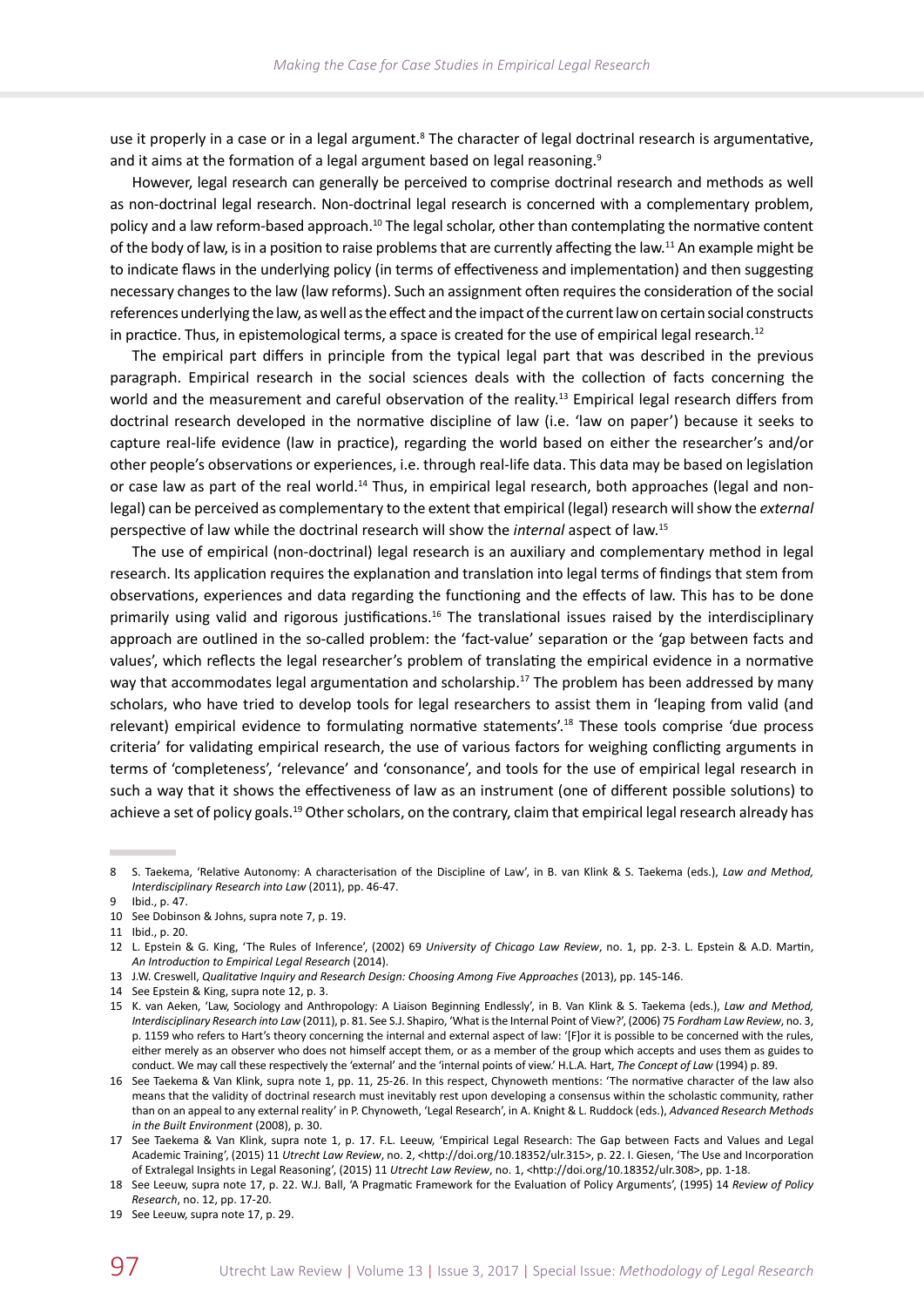a normative meaning when it comprises normative judgements regarding the 'real needs' of 'real people' in real life.<sup>20</sup> Having thus explained the content of empirical legal research, in the next section the discussion will address theoretical debates in the field of empirical legal research.

### **2. Quantitative or qualitative empirical legal research: a debate**

According to Epstein & King, empirical legal research can be either non-numerical and qualitative or numerical and quantitative.<sup>21</sup> However, in the social sciences discipline there is a long-standing debate among social scientists, who discuss the merits of empirical qualitative and quantitative research methods based on philosophical and epistemological arguments. The qualitative-quantitative debate has also gained considerable impetus among the empirical legal researchers. Scholars such as Epstein & King and/or Dobinson & Johns accept qualitative empirical evidence (non-numerical) and its collection method as a valid means of empirical legal research, something that is not accepted by Heise.<sup>22</sup> Heise explains that, up to 1998, empirical legal research comprised only research which made use of quantitative data and methods of statistical analyses to identify patterns in judicial decisions. These included 'judicial opinion coding or case content analysis, descriptive and inferential' while excluding empirical legal research which used other qualitative techniques.<sup>23</sup> Since then, legal scholars have been encouraged to employ and develop other empirical methodologies in empirical legal research.<sup>24</sup> For instance, the proponents of the use of qualitative research methods advocate that only qualitative empirical legal research offers to policy-makers valuable 'information about decision making, experiences and behaviour grounded in the experiences and world-view of those likely to be affected by a policy decision'.<sup>25</sup>

Qualitative empirical legal research examines socially constructed facts, such as people's perception and understanding of law and justice, whereas quantitative research examines (legal) facts, which are measurable, independent and more easily observed.<sup>26</sup> In principle, qualitative research is research the epistemological underpinning of which is mainly found in the paradigm of social constructivism and interpretivism, as opposed to quantitative research, which epistemologically belongs to the research tradition of positivism.<sup>27</sup>

In particular, qualitative research is 'naturalistic' and participatory research conducted in its natural context to capture experiences and observations, and subsequently to understand them and assign a subjective meaning to them.<sup>28</sup> In other words, it attempts to capture the complexity of social phenomena in human behaviour and to determine their meaning.<sup>29</sup> It is 'naturalistic' because it examines social phenomena in their natural settings and it is 'participatory' because the research subject plays a crucial role in the research process.<sup>30</sup> This is achieved through three main methods and techniques of collecting data: in-depth interviews, direct observations and analysis of data retrieved from relevant documents.<sup>31</sup> Such empirical research combined with traditional, black letter legal research is often also referred to as 'socio‑legal research'.<sup>32</sup>

<sup>20</sup> J.M. Smits, 'Law and interdisciplinarity: on the inevitable normativity of legal studies, Critical Analysis of Law', (2014) 1 *An International & Interdisciplinary Law Review*, no. 1, p. 84.

<sup>21</sup> See Epstein & King, supra note 12, p. 2.

<sup>22</sup> M. Heise, 'The importance of being empirical', (1998-1999) 26 *Pepperdine Law Review*, no. 1, p. 810. See Dobinson & Johns, supra note 7. See also Epstein & King, supra note 12.

<sup>23</sup> See Epstein & King, supra note 12, p. 2. See Heise, supra note 22, p. 810. See Dobinson & Johns, supra note 7, p. 17.

<sup>24</sup> R.J. Landry, 'Empirical Scientific Research and Legal Studies Research – A Missing Link', (2016) 33 *Journal of Legal Studies Education*, no. 1, p. 170. D.R. Cahoy, 'Editor's Corner: Considerations in the Rise of Empirical Legal Scholarship', (2010) 47 *American Business Law Journal*, no. 3, p. vi. L. Webley, 'Qualitative Approaches to Empirical Legal Research', in P. Cane & H. Kritzer (eds.), *The Oxford Handbook of Empirical Legal Research* (2010). L. Webley, 'Stumbling Blocks in Empirical Legal Research: Case Study Research', (2016) *Law and Method*, no. 3, pp. 1-21.

<sup>25</sup> Smith et al., 'Bridging the Empirical Gap: New Insights into the Experience of Multiple Legal Problems and Advice Seeking', (2013) 10 *Journal of Empirical Legal Studies*, no.1, p. 149.

<sup>26</sup> See Webley (2010), supra note 24, p. 927.

<sup>27</sup> J.W. Creswell, *Research Design, Qualitative, Quantitative and Mixed Methods Approaches* (2003), pp. 8-9, 14.

<sup>28</sup> See Webley (2010), supra note 24, p. 927.

<sup>29</sup> See Creswell, supra note 27, p. 8.

<sup>30</sup> See Webley (2016), supra note 24, p. 929.

<sup>31</sup> Ibid., pp. 928-929.

<sup>32</sup> See Dobinson & Johns, supra note 7, p. 20.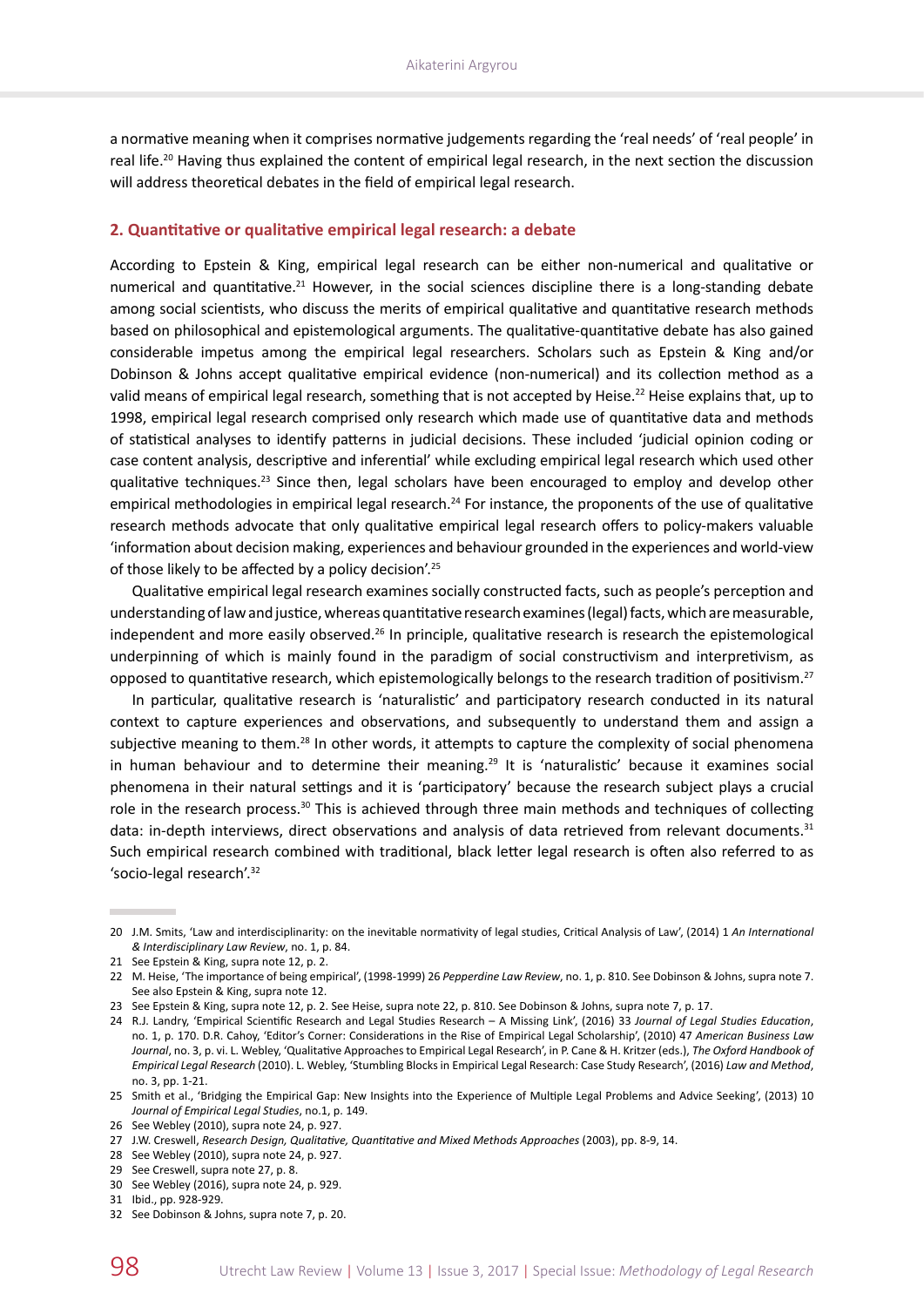In qualitative research, the objective of the researcher is to understand the meaning that the research subject gives to the examined social phenomenon rather than to generate or validate theories deductively retrieved from academic literature, something that applies when the positivistic or post-positivistic paradigm is followed.<sup>33</sup> Qualitative methods rely heavily on inductive reasoning based on data and reality, which are then categorised into general themes and patterns.<sup>34</sup> These methods can be used for exploratory, explanatory and descriptive purposes, and they can lead to the development of descriptive or causal inferences.<sup>35</sup> As Creswell notes, this perspective differs substantially from the positivistic and post-positivistic perspectives of empirical research in the social sciences, which seek to achieve law and theory verification and refinement through empirical observation and measurement in order to come to understanding.<sup>36</sup>

The paradigm of positivism, which also underlies legal studies, focuses on objectivity and neutrality and on the methods of positive sciences and positive law. Qualitative research is predominantly a form of social inquiry. However, there are social scientists who developed a classical positivistic view of the social sciences (such as Comte, Durkheim and Grix).<sup>37</sup> There are also researchers who combine different paradigms – and thus research methods.38 At first glance, the combination of legal research and empirical (qualitative) research as related to the social sciences would seem to be a rather strange one. It raises epistemological as well as methodological concerns and the need for multiple tests of validity and rigour from both disciplines. However, many scholars agree that empirical legal research has substantially helped the study of law and subsequently the development of law. In addition, empirical legal research has improved the training of legal scholars and legal practitioners in their application of methodologies other than the doctrinal legal method.39

#### **2.1 The use of the case study qualitative method in interdisciplinary empirical legal research**

Creswell notes case study research as a 'strategy' of qualitative research, $40$  which is distinguished and established in the empirical qualitative research domain.<sup>41</sup> Case study development is predominantly related to qualitative interpretivist research and methods of collecting evidence. However, a more objective and positivistic approach to case study research has been provided by Yin, probably today's most influential scholar in the field of case study development. Yin contemplates the case study 'strategy' and/or methodology, which 'does not imply the use of a particular data collection method' but rather goes beyond that.<sup>42</sup>

The particularities of the case study 'strategy' are explained by Yin in his seminal work of 1984 concerning case study research, its design and methods.43 In his book, Yin distinguishes case study research from the case study as a 'teaching tool' used in other fields, such as 'the field of law'.44 He then discusses the case study paradox, i.e. the wide use of case study research in various academic disciplines and fields, although case study research is stereotypically perceived to be a 'less desirable' means of research that lacks

<sup>33</sup> See Creswell, supra note 27, p. 9.

<sup>34</sup> See Webley (2010), supra note 24, p. 929.

<sup>35</sup> Ibid., p. 928. See Epstein & King, supra note 12, p. 20.

<sup>36</sup> See Creswell, supra note 27, pp. 6-7.

<sup>37</sup> See Van Aeken, supra note 15, pp. 64-65.

<sup>38</sup> See Creswell, supra note 27, pp. 15-17. Examples are provided by Webley (2010), supra note 24, on p. 930 citing G. King et al., *Designing Social Inquiry Scientific Inference in Qualitative Research* (1994), p. 3.

<sup>39</sup> See Smits, supra note 20, p. 85. See Epstein & King, supra note 12, pp. 8-9. T. Eisenberg, 'The Origins, Nature, and Promise of Empirical Legal Studies and a Response to Concerns' (2011), p. 1719 available at: [<http://scholarship.law.cornell.edu/facpub/974](http://scholarship.law.cornell.edu/facpub/974)> (last visited 7 November 2017). See Heise, supra note 22, p. 813

<sup>40</sup> In Creswell's language the term 'strategy' is used interchangeably with the term 'methodology' to describe any researcher's 'strategy of inquiry', method of research and/or the principles that guide a 'plan of action that links methods to outcomes' and governs the 'choice and use of methods' in qualitative research. The term 'strategy' and the equivalent term of 'methodology' differ in Creswell's language from the terms 'methods' and 'techniques', which are used interchangeably to describe the techniques used for the collection of data in qualitative research. See Creswell, supra note 27, p. 5.

<sup>41</sup> See Creswell, supra note 27, p. 15.

<sup>42</sup> For instance, according to Yin, case study research differs from ethnographic research, which employs only data collection through the participant's observations. R.K. Yin, 'The Case Study Crisis: Some Answers', (1981) 26 *Administrative Science Quarterly*, no. 1, pp. 58-59. See Webley (2016), supra note 24, p. 939.

<sup>43</sup> R.K. Yin, Case Study Research: Design and Methods (5<sup>th</sup> edition 2014).

<sup>44</sup> Ibid., p. 5.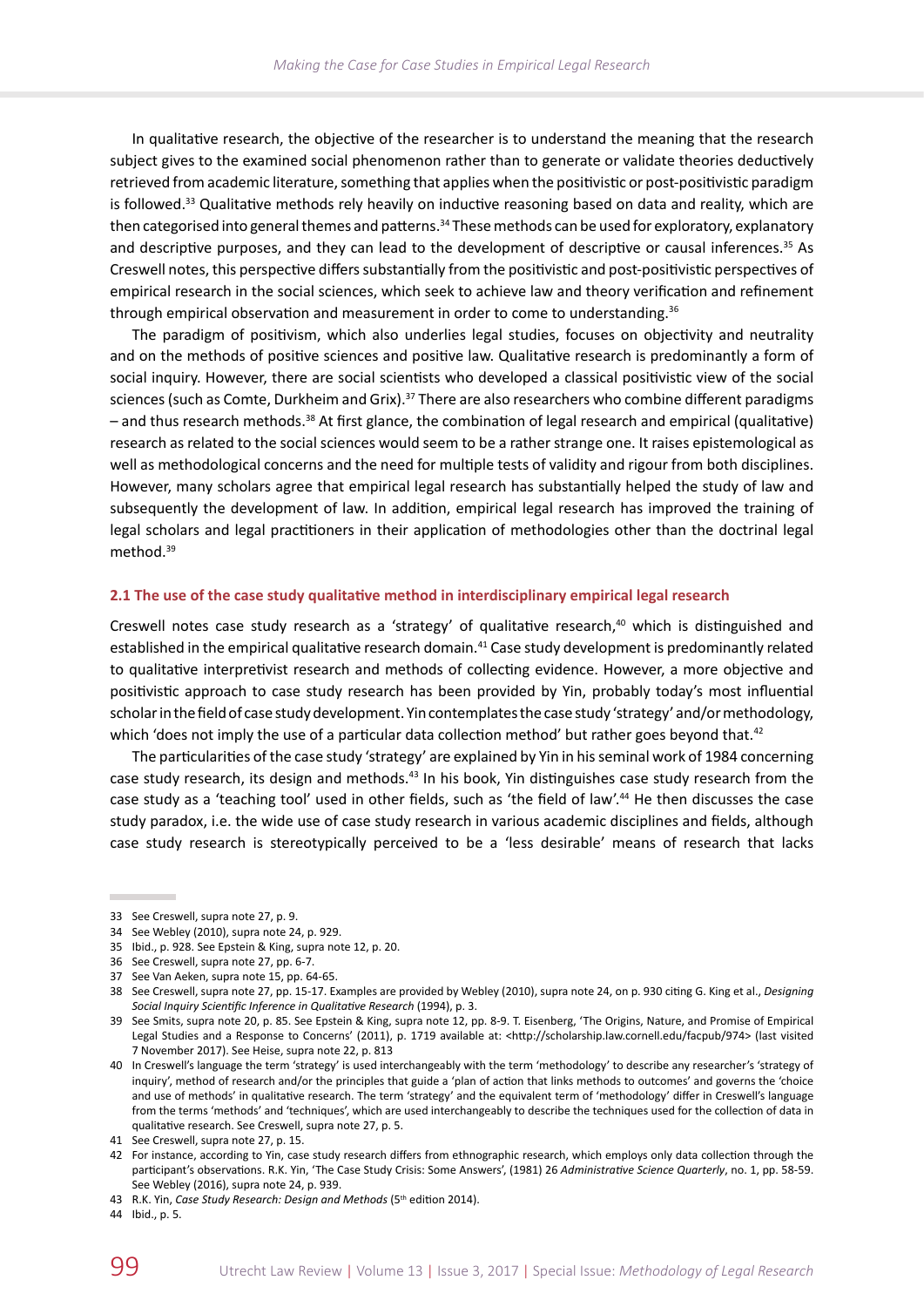precision, objectivity and rigour.45 The case study paradox is also central to the scholarship of Flyvbjerg, who demonstrates in what terms the case study method is actually and constantly 'poorly understood'.46 The 'special' but 'unexamined status' of the case study methodology due to various methodological stereotypical perceptions is also reflected in the scholarship of Ragin & Becker and George & Bennett.47 The stereotypical perceptions concerning the use of the case study qualitative method as well as its perceived advantages and limitations are discussed in Subsection 2.2.

A case study, according to Yin's definition, is an empirical study that 'investigates a contemporary phenomenon in-depth within its real-life context, especially when the boundaries between the phenomenon and the context are not clearly evident'.<sup>48</sup> The case study research in social inquiry and its valid development has stimulated the emergence of significant methodological scholarship.<sup>49</sup> Although case study research is stereotypically perceived to be mainly used for exploratory purposes, e.g. for generating hypotheses in the preliminary stages of research, according to Yin and to other scholars it aims to provide further in‑depth exploration and detailed descriptions and explanations of activities, events, situations and processes concerning people's behaviour and phenomena.50 Accordingly, Flyvbjergargues that 'the case study is useful for both generating and testing of hypotheses but is not limited to these research activities alone'.<sup>51</sup>

Case study research is suited particularly for use when 'a how and why [research] question is being asked about a contemporary set of events, over which the investigator has little or no control'.<sup>52</sup> For instance, a case study can be developed if a researcher aims to determine the meaning that certain people give to, amongst other things, real-life events, organisational and managerial processes, situations and actions as well as processes by which these actions, events and situations actually take place.<sup>53</sup> In this way, the researcher can achieve greater knowledge and understanding of the examined phenomena.<sup>54</sup>

Yin's popular development of the case study method has a positivistic and deductive stance, which mainly intends to *test* theory (in single case study designs) and to *generate* theory (in multiple case study designs), subject to criteria concerning validity and reliability-replication.<sup>55</sup> Those are established to safeguard the study's objectivity against the researcher's personal bias. According to Yin, maintaining objectivity and meeting the requirements of validity and reliability require the development of a research design, which contains certain steps and systemic processes that are traceable and transparent.<sup>56</sup> Eisenhardt & Graebner, two well-known social scientists, provide a more interpretivist approach to case study research.<sup>57</sup> They suggest how to handle emergent theory to the extent that it is evidence-based. They call it 'grounded' theory, a qualification which differs from the classical meaning that Glaser & Strauss gave to grounded theory development.58

<sup>45</sup> Ibid., p. 19.

<sup>46</sup> B. Flyvbjerg, 'Case study', in N.K. Denzin & Y.S. Lincoln (eds.), *The Sage Handbook of Qualitative Research* (2011), p. 302. J. Gerring, 'What is a case study and what is it good for?', (2004) 98 *The American Political Science Review*, no. 2, p. 341.

<sup>47</sup> C.C. Ragin & H.S. Becker, *What is a Case?: Exploring the Foundations of Social Inquiry* (1992), p. 8. See A.L. George & A. Bennett, *Case studies and theory development in the social sciences* (2005), pp. 5-6.

<sup>48</sup> See Webley (2010), supra note 24, pp. 939-940. See Yin, supra note 43, p. 16. See Webley (2016), supra note 24, pp. 1-21.

<sup>49</sup> H. Simons, 'Case Study Research: In-Depth Understanding in Context', in P.L. Leavy (ed.), *The Oxford Handbook of Qualitative Research* (2015), pp. 455-470. R.E. Stake, 'Qualitative Case Studies', in N.K. Denzin & Y.S. Lincoln, *The Sage Handbook of Qualitative Research* (2005). See Ragin & Becker, supra note 47. D. Byrne & C.C. Ragin, *The Sage Handbook of Case-Based Methods* (2009). See Flyvbjerg, supra note 46. See Gerring, supra note 46.

<sup>50</sup> See Webley (2010), supra note 24, p. 940. See Creswell, supra note 27, p. 15. See Flyvbjerg, supra note 46, p. 302. See Yin, supra note 43, p. 4.

<sup>51</sup> See Flyvbjerg, supra note 46, p. 306.

<sup>52</sup> See Yin, supra note 43, p. 14.

<sup>53</sup> J. Mason, *Qualitative Researching* (1996), p. 129.

<sup>54</sup> J.A. Maxwell, 'Designing a qualitative study', in L. Bickman & D.J. Rog (eds.), *The Sage Handbook of Applied Social Research Methods* (2009), p. 221.

<sup>55</sup> See Yin, supra note 43, pp. 36-37. See Webley (2010), supra note 24, pp. 932-936.

<sup>56</sup> These are: the development of a research protocol, cautious and justifiable case selection on the basis of repetition, a definition of the unit of analysis, the collection of data from multiple and varied sources, a logical manner of linking data with theoretical propositions through pattern matching and other techniques, and finally the interpretation of findings. See Yin, supra note 43, pp. 27-68.

<sup>57</sup> K.M. Eisenhardt & M.E. Graebner, 'Theory Building from Cases: Opportunities and Challenges', (2007) 50 *Academy of Management Journal*, no. 1, p. 25.

<sup>58</sup> Ibid., pp. 27-30.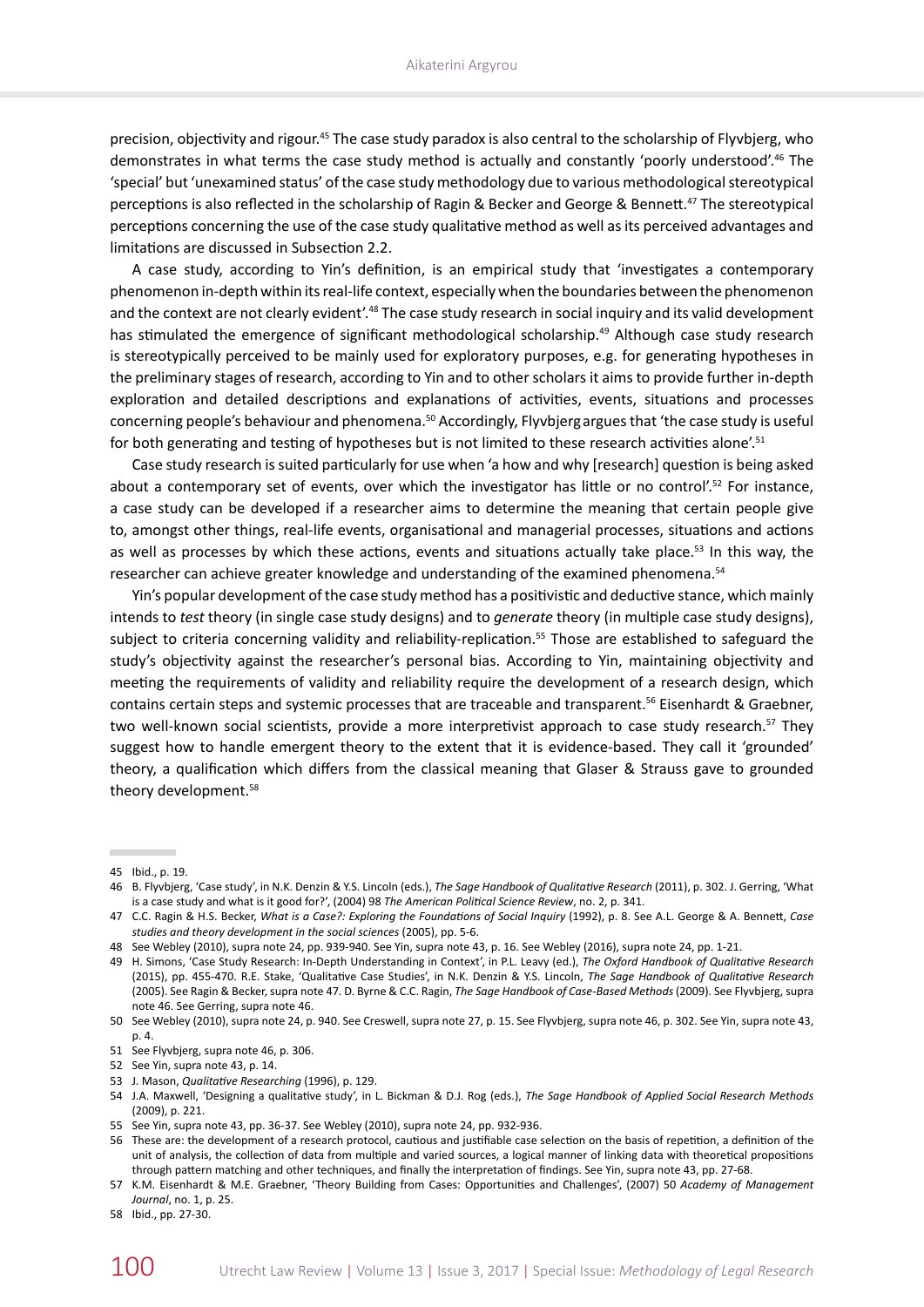The above-mentioned approaches offer room for the case study method to be used by legal scholars in empirical legal research. However, as Webley notes, the application of the case study method is 'relatively underused in empirical legal research'.59 According to her, the application of case study method in empirical legal research could provide analyses concerning how legislation is 'understood', 'applied' or 'misapplied', 'subverted', 'complied with' or 'rejected' which can influence law-related areas, such as 'legal and policy making processes' and 'court procedure' amongst others.<sup>60</sup> Similarly, Hutchinson demonstrates what type of case study research could be embedded into empirical legal research for:

- (i) exploratory reasons: the legal case study will allow the exploration of typical examples of legal cases which have produced varied legal outcomes, e.g. a legal case study which covers the data from trial transcripts and decisions or interviews with litigants;
- (ii) illustrative (descriptive) reasons: the legal case study can be illustrative by indicating and comparing practices in various organisations and explaining their differences; and
- (iii) explanatory reasons: the legal case study will explain significant reasons underlying a certain legal process.<sup>61</sup>

# **2.2 The strengths and weaknesses of the case study method in empirical legal research**

In Subsection 2.1, it was explained that the case study qualitative method in empirical legal research is a method that could investigate, in an in-depth way, the meaning of real-life events, organisational and legal processes and/or human actions and behaviours.<sup>62</sup> As a research method, it has perceived weaknesses and strengths that any researcher should be aware of, especially when it is used as an auxiliary method within the framework of empirical legal research. The strengths and weaknesses of case study research can be further extended to the field of empirical legal research. However, although the strengths and weaknesses of case study research have become the subject of scholarly debate, which provides multiple arguments with respect to both (see Table 1), these arguments will be only discussed in this section briefly and in a less analytical but more informative manner. This is because the objective of this article is not to participate in the continuing case study methodological debate, which is developed in particular by qualitative researchers in the social sciences discipline. On the contrary, it is considerably more important here to contemplate the opportunities offered by a non-legal research method that can be used more often by legal researchers in support of legal research.

The case study development offers an advantage to the legal researcher in answering questions of 'how' and 'why'. These are not legal questions *per se*, but they can be complementary to legal questions. In response to these questions, the legal researcher can use a contemporary set of real-life events data (collected through interviews, documents and observations), rather than legal arguments and theoretical constructs, to examine particular topics. Examples are 'the application of legal rules and procedures' and other 'processes' including as well the implementation of 'organisational and managerial processes' and in particular relating to how these are perceived, how the persons involved in them react to them and how such a reaction influences the effectiveness of such rules, processes and procedures.<sup>63</sup> In this way, and by being engaged in tasks which require an improved skillset, the legal researcher can seek answers to certain research questions.<sup>64</sup> Webley is not the first scholar to raise the issue of legal education traditionally training lawyers to handle only legal data retrieved predominantly from legislation and case law.<sup>65</sup> This results in

<sup>59</sup> See Webley (2016), supra note 24, p. 2.

<sup>60</sup> Ibid., p. 3.

<sup>61</sup> T.C.M. Hutchinson, *Research and Writing in Law* (2002), p. 104.

<sup>62</sup> See Yin, supra note 43, p. 4.

<sup>63</sup> See Webley (2016), supra note 24, p. 21.

<sup>64</sup> Ibid. See Yin, supra note 43, pp. 9-11. See Webley (2016), supra note 24, p. 21 mentions regarding the effective use of case study in empirical legal research which enlarges the skills of the legal practitioner: 'it requires us to adopt a structured and reflective approach to research design in many instances, to consider pre-emptively possible explanations (hypotheses) and rival propositions and to engage with theory at an early stage in a study'.

<sup>65</sup> See Webley (2016), supra note 24, p. 2. See Heise, supra note 22, p. 811. See Epstein & King, supra note 12, p. 1. In the field of empirical legal research Siems states: 'Lawyers may have to accept that without additional training scientific legal research may remain superficial or may produce wrong results'. See Siems, supra note 1, p. 11.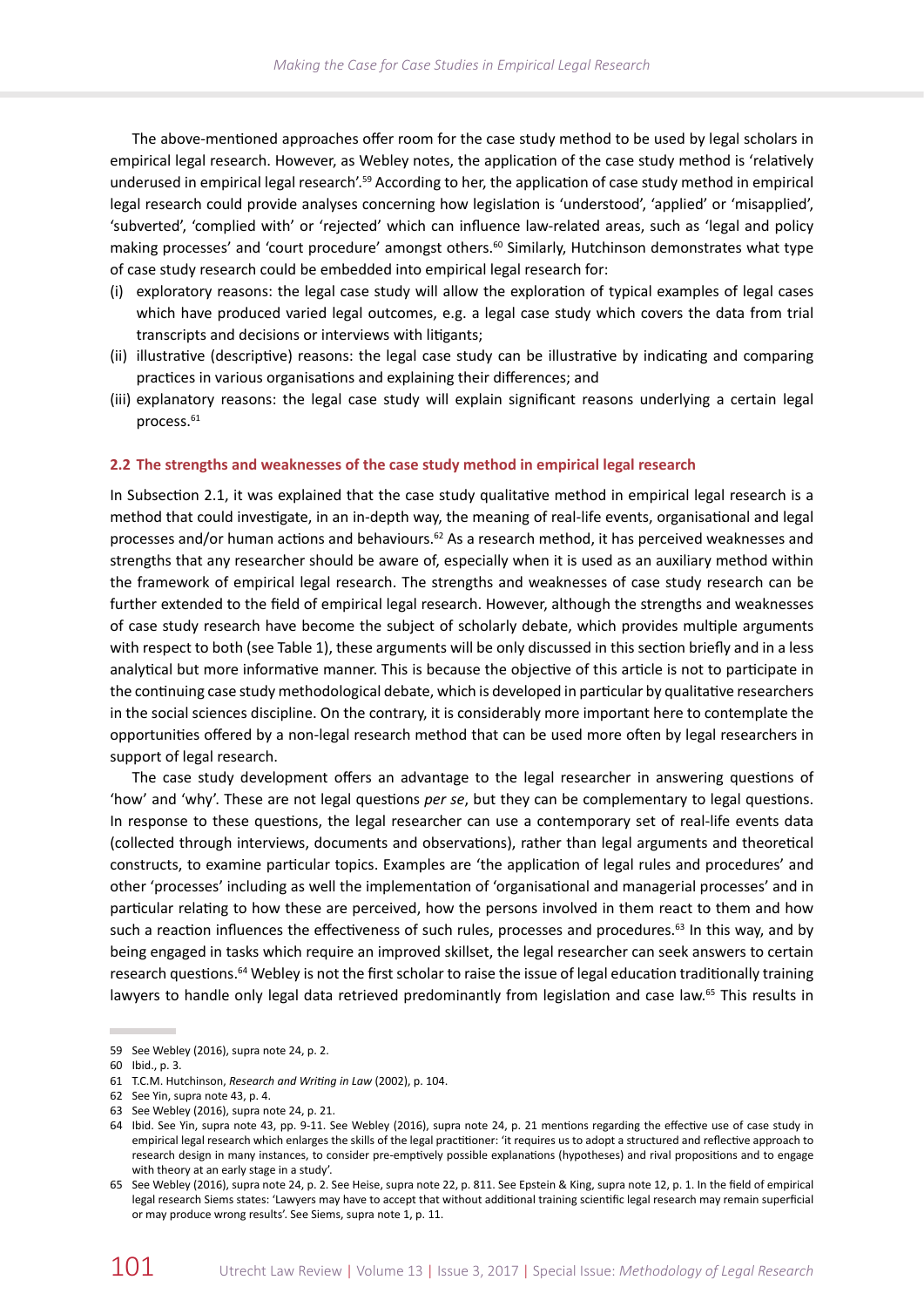lawyers not being trained in handling other types of sources of real-life data, i.e. interviews, surveys and observations.

In addition, the case study research offers an opportunity to the legal researcher to collect and verify responses originating from different sources of data collection, by comparing a number of different approaches to resolving an issue using the technique of triangulation.<sup>66</sup> The technique of triangulation applied in case study qualitative method is accurately defined by Webley as the process of considering a research question 'from as many different standpoints as possible, using as many different data types as possible to permit a holistic examination of the question to see which explanations, if any, remain consistent across all data sources'.<sup>67</sup> Such an approach allows the legal researcher to examine holistically a phenomenon in its natural environment and to identify multiple explanations, while capturing different perspectives from different types of data.<sup>68</sup>

Within the framework of case study qualitative development as part of empirical legal research, the legal researcher is able to see the reality with a more holistic, in-depth and contextual view, a view that is evidence-based with respect to approaches, events, behaviours and processes. Case study research, as part of empirical legal research offers an opportunity to the legal researcher to examine the effects and the complexities of the implementation of the law in a sequence of events that follow a natural order in a specific period.

However, the legal researcher should also be aware of the perceived weaknesses and 'prejudices' of case study research and its used applied methods.<sup>69</sup> The most commonly acknowledged weakness is the perceived vulnerability of case study research in terms of rigour and validity when compared with quantitative numeric studies.<sup>70</sup> According to methodological scholarship, the case study research is seen to lack the validity of developing a proper sample of cases and providing objectively verified results.<sup>71</sup> In case study research, it is seen that there is space for the researcher's bias to infiltrate the selection of cases and the research results.<sup>72</sup> Hence, case study research can encompass predominantly the 'insider view', i.e. the personal bias of the researcher, without encompassing an objective understanding of the data.<sup>73</sup> However, as Yin puts it correctly, the various logics applied to case study selection among others, e.g. the replication logic, differ from the objective sampling logic applied to surveys.<sup>74</sup>

Indeed, the collection and analysis of data, which originate from interviews and observations, may allow for the personal bias of the researcher to affect the outcome of the research, if the case study method is not used properly and consistently.<sup>75</sup> In that respect, Yin and other scholars encourage the development of scholarship for the methodology of case study research that will assist case study researchers to avoid commonly occurring mistakes, e.g. sloppiness in research, deviations from systemic methodological processes, ambiguous results and weak evidence and the personal bias of the researcher infiltrating the research findings.<sup>76</sup> One could even argue that the stereotypical perceptions militating against the use of case study research have resulted in strengthening the development of the method and its methodological rigour, something that is clearly reflected in the work of Flyvbjerg and in other scholarship.<sup>77</sup>

<sup>66</sup> See Hutchinson, supra note 61, p. 103. See Webley (2016), supra note 24, p. 3.

<sup>67</sup> See Webley (2016), supra note 24, p. 3.

<sup>68</sup> See Hutchinson, supra note 61, p. 103.

<sup>69</sup> See Webley (2016), supra note 24, p. 14.

<sup>70</sup> See Yin, supra note 43, pp. 19-22. See Flyvbjerg, supra note 46, pp. 302, 309-311. See George & Bennett, supra note 47, pp. 22-25.

<sup>71</sup> See Hutchinson, supra note 61, p. 103. See Flyvbjerg, supra note 46. See George & Bennett, supra note 47.

<sup>72</sup> See Yin, supra note 43; Flyvbjerg, supra note 46; George & Bennett, supra note 47; Hutchinson, supra note 61.

<sup>73</sup> See Yin, supra note 43; Flyvbjerg, supra note 46; George & Bennett, supra note 47; Hutchinson, supra note 61.

<sup>74</sup> See Yin, supra note 43, p. 59. Yin notes that the sampling logic of surveys requires: 'an operational enumeration of the entire universe or pool of potential respondents and then a statistical procedure for selecting a specific subset of respondents to be surveyed. The resulting data from the sample that is actually surveyed are assumed to reflect the entire universe or pool, with inferential statistics, used to establish the confidence intervals for which this representation is actually accurate. The entire procedure is commonly used when an investigator wishes to determine the prevalence or frequency of a particular phenomenon'. See Flyvbjerg, supra note 46. See George & Bennett, supra note 47.

<sup>75</sup> See Yin, supra note 43, pp. 19-20. See Hutchinson, supra note 61, p. 103. See Flyvbjerg, supra note 46.

<sup>76</sup> See Yin, supra note 43, pp. 19-20. See Epstein & King, supra note 12, pp. 5-6.

<sup>77</sup> See Flyvbjerg, supra note 46. See Yin, supra note 43. See Stake, supra note 49. See George & Bennett, supra note 47.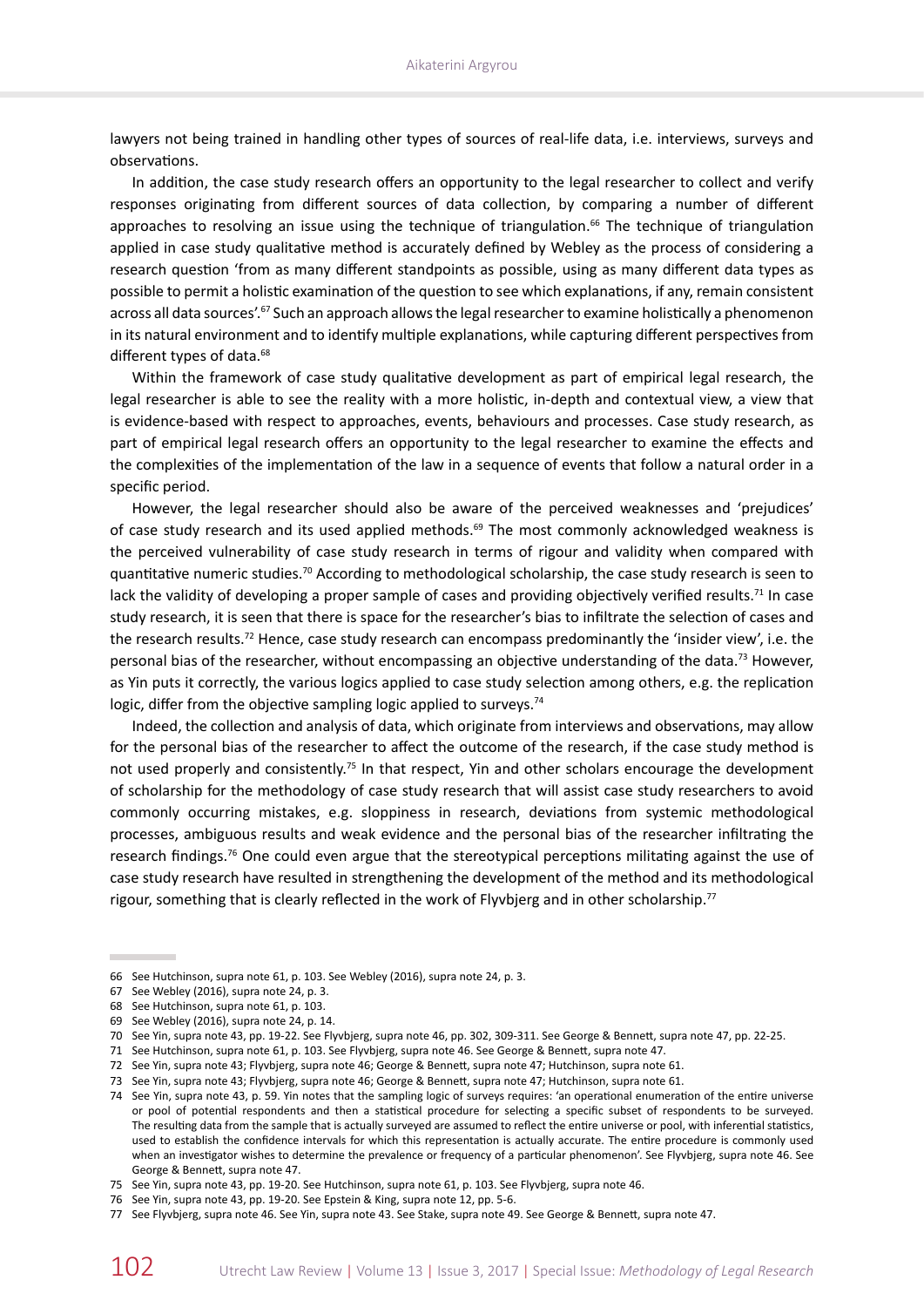Another perceived weakness of case study research claims that, due to its naturalistic character, there is no control exerted by the researcher over the examined variables or the behaviour of the participants.<sup>78</sup> Such a lack of control may allow the development of bias on the data and even result in the respondents altering their behaviour because they know that they are being studied.<sup>79</sup> Additionally, case study research (and especially the single case study) is stereotypically perceived to provide only a weak basis for generalisations to larger populations, i.e. the so-called 'statistical generalisation'.<sup>80</sup> However, according to Yin and other scholars it provides a strong basis for the 'analytical generalisations' of theories and theoretical propositions particularly in a process of using 'falsification', 'rival' or 'deviant' cases or 'a case that runs counter to a rule'.81

Flyvbjerg explains the different logic underlying case study research, emphasising that knowledge that 'cannot be formally generalized does not mean that it cannot enter into the collective process of knowledge accumulation in a given field or in a society'.<sup>82</sup> Timulak confirms that the idea of generalisation in case study research is 'somewhat contradictory to the nature of most qualitative research which cherishes more contextualised knowledge'.<sup>83</sup> What needs to be understood is the simple argument offered by Webley, who explains that a case study 'is a study of a phenomenon in itself rather than a means through which to view the whole world'.<sup>84</sup>

Finally, scholarship also provides arguments against case study research on the basis of practical implications. Literature claims that in contrast to other types of research, interdisciplinary research and particularly case study research requires more time, more commitment and more financial resources.<sup>85</sup> In empirical legal research, case study research obviously requires the understanding of a different methodological position and familiarity with new terminology and techniques that are most of the time unknown and new to the legal researcher.<sup>86</sup> Table 1 demonstrates an indicative list of arguments provided in literature for and against the case study research.<sup>87</sup>

| Arguments for case study research                                                                                                                                                                                   | Arguments against case study research                                                                                                                                             |  |  |
|---------------------------------------------------------------------------------------------------------------------------------------------------------------------------------------------------------------------|-----------------------------------------------------------------------------------------------------------------------------------------------------------------------------------|--|--|
| It offers opportunities to verify responses by comparing a<br>number of different approaches to resolving an issue.                                                                                                 | It lacks the validity of a proper sample and objective<br>quantitative proof (if not used in a mixed setting).                                                                    |  |  |
| It allows the researcher to look at a particular situation in<br>some depth and also in a broader sense.                                                                                                            | There is a risk of respondents changing their behaviour<br>because they know that they are being studied.                                                                         |  |  |
| It allows a contextual rather than an artificially constructed<br>view of experiences.                                                                                                                              | It may only reflect the situation through the eyes of the<br>researcher: the data may be more reflective of the view of<br>the beholder rather than the subject (fears of bias).  |  |  |
| It allows for a contextual approach to the situation,<br>especially with regard to 'time slice' situations, which can<br>be viewed before and after major events or changes in<br>order to document actual effects. | There is greater latitude for researcher bias in the actual<br>choice of the individual or case to be examined.                                                                   |  |  |
| It allows the researcher to delve further into inconsistent<br>responses.                                                                                                                                           | The 'insider view' being presented is by definition<br>idiosyncratic-individual and not as encompassing as a<br>bird's-eye external sweep of the situation.                       |  |  |
| It allows for the complexities of social and political relations<br>to be seen and for the relationships between these and the<br>effects of one on others to become more obvious.                                  | It would be nearly impossible to replicate a case study; the<br>researcher can only document an example of a situation, so<br>further research would usually be deemed necessary. |  |  |

## *Table 1 Arguments for and against case study research*

84 See Webley (2016), supra note 24, p. 5.

<sup>78</sup> See Webley (2016), supra note 24, pp. 4-5.

<sup>79</sup> See Hutchinson, supra note 61, p. 103.

<sup>80</sup> See Yin, supra note 43, p. 21; Flyvbjerg, supra note 46, p. 305; Stake, supra note 49, p. 448; George & Bennett, supra note 47, p. 7.

<sup>81</sup> See Yin, supra note 43; Flyvbjerg, supra note 46; Stake, supra note 49; George & Bennett, supra note 47.

<sup>82</sup> See Flyvbjerg, supra note 46, p. 305.

<sup>83</sup> L. Timulak, 'Qualitative Meta-analysis', in U. Flick (ed.), *The Sage Handbook of Qualitative Data Analysis* (2013), p. 492.

<sup>85</sup> See Siems, supra note 1, pp. 7-8.

<sup>86</sup> Ibid., pp. 7-8.

<sup>87</sup> See Hutchinson, supra note 61, p. 103. See Flyvbjerg, supra note 46. See George & Bennett, supra note 47. See Yin, supra note 43, pp. 19‑22. S.B. Merriam, *Qualitative Research: A Guide to Design and Implementation* (2009), p. 53.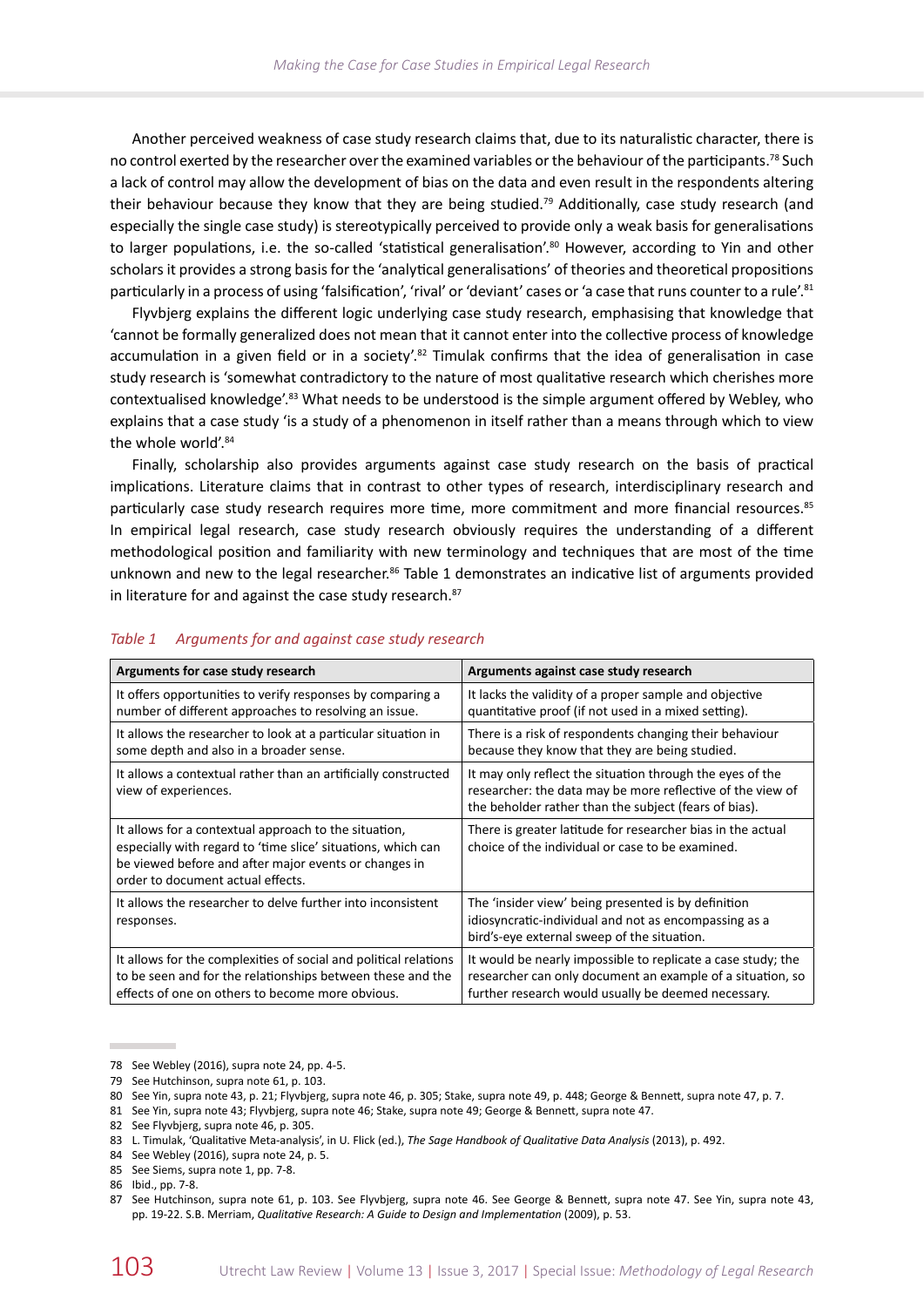| Arguments for case study research                                                                                                 | Arguments against case study research                                                                                                                                                                                                                                                          |  |  |  |
|-----------------------------------------------------------------------------------------------------------------------------------|------------------------------------------------------------------------------------------------------------------------------------------------------------------------------------------------------------------------------------------------------------------------------------------------|--|--|--|
| Universals cannot be found in the study of human affairs.<br>Context-dependent knowledge is more valuable.                        | General, theoretical knowledge is more valuable than<br>concrete case knowledge.                                                                                                                                                                                                               |  |  |  |
| Formal generalisation is overvalued as a source of<br>scientific development; the force of a single example is<br>underestimated. | One cannot generalise based on an individual case;<br>therefore, the case study cannot contribute to scientific<br>development.                                                                                                                                                                |  |  |  |
| The case study is useful for both generating and testing of<br>hypotheses but is not limited to these activities.                 | The case study is most useful for generating hypotheses;<br>that is, in the first stage of a total research process, while<br>other methods are more suitable for testing hypotheses<br>and theory building.                                                                                   |  |  |  |
| There is no greater bias in case study towards confirming<br>preconceived notions than in other forms of research.                | The case study contains a bias toward verification, that<br>is, a tendency to confirm the preconceived notions of a<br>researcher.                                                                                                                                                             |  |  |  |
| Difficulty in summarising case studies is due to properties<br>of the reality studied, not the research method.                   | It is often difficult to summarise and develop general<br>propositions and theories based on specific case studies.                                                                                                                                                                            |  |  |  |
| Potential for achieving high conceptual validity.                                                                                 | It is prone to versions of 'selection bias'.                                                                                                                                                                                                                                                   |  |  |  |
| Strong procedures for fostering new hypotheses.                                                                                   | Case studies are much stronger at identifying the scope<br>conditions of theories and assessing arguments about<br>causal necessity or sufficiency in particular cases than they<br>are at estimating the generalised causal effects or causal<br>weight of variables across a range of cases. |  |  |  |
| Useful means to closely examine the hypothesised role of<br>causal mechanisms in the context of individual cases.                 | Lack of representativeness: case researchers do not<br>aspire to select cases that are directly 'representative' of<br>diverse populations and they usually do not and should<br>not make claims that their findings are applicable to such<br>populations.                                    |  |  |  |
| Capacity for addressing causal complexity.                                                                                        | Case studies require more time and commitment and<br>hence adequate financial resources in order to be properly<br>conducted. They often result in unreadable extensive data.                                                                                                                  |  |  |  |

In Subsection 2.3, certain issues of validity and rigour relating to the qualitative case study method will be discussed as well as some of the methodological tools and techniques provided to avoid such issues.

# **2.3 Validity and rigour of the case study method**

It was earlier mentioned in Subsection 2.1 that empirical legal research is subject to certain criteria with respect to validity, rigour and reliability. These criteria show to what extent the legal researcher validly and accurately captured the reflection of the examined phenomenon in real life. They also show to what extent data processing and measurements can be replicated by other researchers so that they may produce similar results which are free from bias. This can be done based on various techniques that have been developed to cross-examine data, amongst others, e.g. the method of data triangulation that was also explained earlier in Subsection 2.2.88

Additionally, in Subsection 2.2 it was noted that the most commonly claimed consideration regarding the use of the case study qualitative method as developed within the post-positivistic paradigm, concerns the manipulation of data and their interpretation to an extent that reflects the researcher's personal bias. The post-positivistic paradigm of the case study, as opposed to the paradigm of constructivism and interpretivism, requires the pursuit of objectivity and reliability in generating research results. Accordingly, in this type of qualitative research, several converging techniques have been methodologically developed to assist researchers to safeguard what is called the 'validity' and 'rigour-reliability' of the case study research.<sup>89</sup> Yin distinguishes three types of validity criteria, i.e. construct validity, internal validity and external validity. Another parameter he mentions is reliability.<sup>90</sup>

<sup>88</sup> See Webley (2010), supra note 24, p. 935.

<sup>89</sup> Ibid., p. 935.

<sup>90</sup> See Yin, supra note 43, p. 46.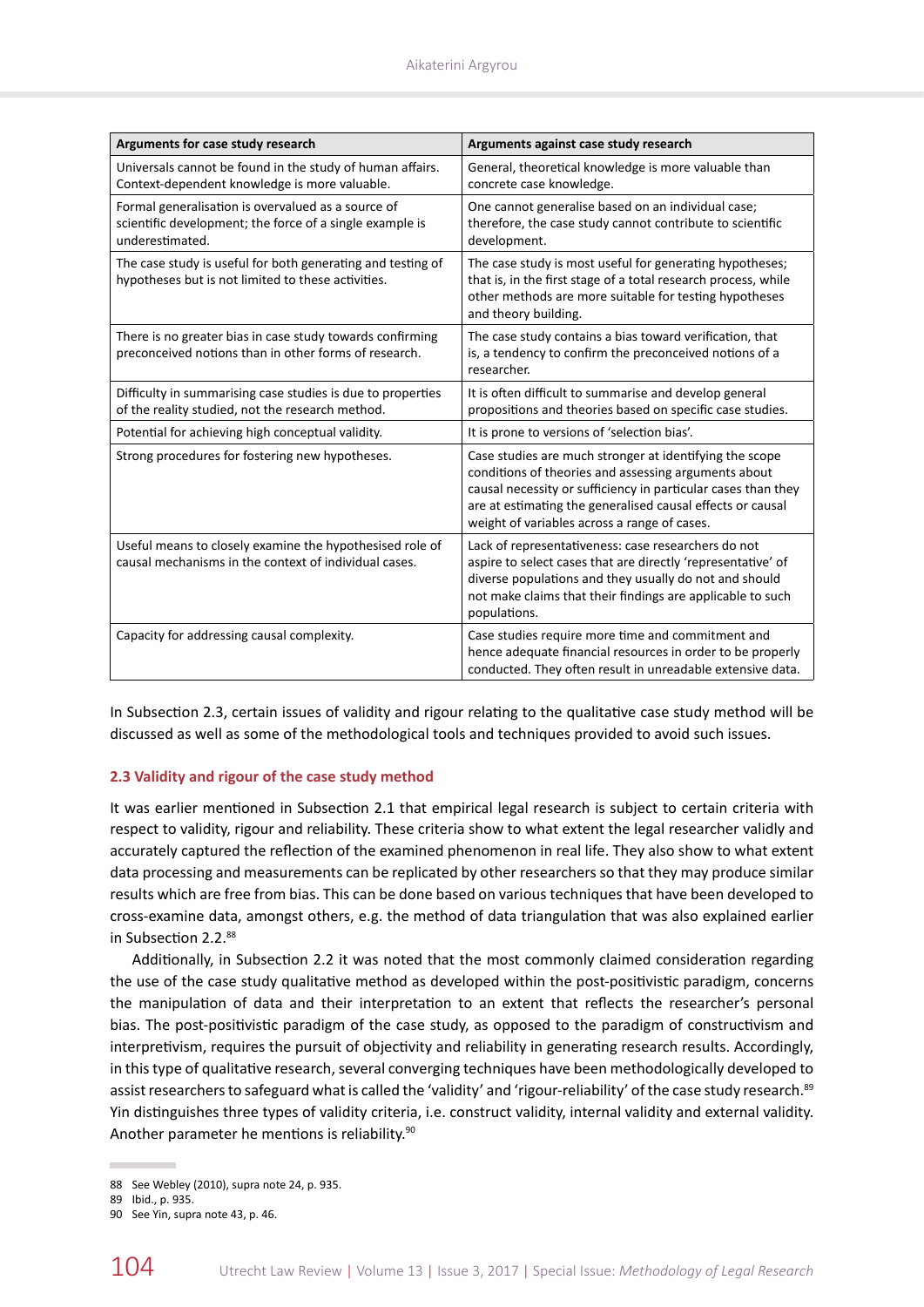Construct validity refers to a safeguarding process that takes place during the collection of data and the development of the case study analysis with the aim of determining whether the case analysis contains any fallacies and whether it has been developed in a way that is free from bias. Construct validity requires the researcher to address three questions:

- (i) whether multiple sources of evidence have been used, cross-checked and cross-matched (using a triangulation method);
- (ii) whether a chain of evidence has been established in the presentation of the collected data; and
- (iii) whether key interviewees have reviewed and provided feedback regarding the collected data that are later processed through interview reports and coding.<sup>91</sup>

Internal validity refers to a process that allows the researcher to identify during the data analysis whether the identified inferences and the causal relationships between them are correct. This process requires the researcher to reconsider the analytical tools used by demonstrating the causal relationships between evidence and theory.<sup>92</sup> Internal validity differs from external validity, which examines whether the results of a case study can be subject to replication. This replication logic is of major importance because it illustrates the reliability and rigour of the case study itself by considering whether the case study protocol and the research design have been appropriately developed to the extent that the study will produce the same results if it is replicated by other scholars.

Creswell & Miller also consider validity and reliability to be the anchors of case study research developed in the post-positivism paradigm. $93$  This can be achieved through the employment of procedures that demonstrate the validity and reliability of all the steps that were used for the development of the case study. Validity would then entail the convergence and saturation of information (the extent to which no new data can be collected and coded and/or no new information can be compared with the maximum possible) among different sources of data.<sup>94</sup> Such a result is achieved through triangulation across data sources, theories and methods, e.g. interviews, observations and documents.<sup>95</sup> This is the process that Creswell & Miller, in citing Patton, simplify as 'returning to the data over and over again to see if the constructs, categories, explanations, and interpretations make sense'.<sup>96</sup> Creswell & Miller, in unanimity with Yin, consider external validity through 'member checking', during which the interviewees can review the credibility of the data and their interpretations in the case study concerned, as well as the reliability and the replicability of the method used. This is done by means of a trail technique, which requires the researcher to write down and catalogue the entire case study research process.<sup>97</sup>

Other scholars, such as Maxwell, place at the epicentre of validity and reliability the quest of the researcher to identify the bias in the developed case study.<sup>98</sup> The bias can be the 'researcher's bias', as well as 'the effect of the researcher on the setting or individuals studied, generally known as reactivity'.<sup>99</sup> Maxwell, citing various scholars, such as Miles & Huberman, Becker, Kidder and Guba & Lincoln, enumerates a list of techniques that allow the researcher to identify personal bias, such as the intensive, repeated and long-term engagement of the researcher with the study participants, the acquisition of rich and thick data as opposed to poor data, the respondent's validation, searching for discrepant evidence and negative cases, triangulation, quasi-statistics, and finally the comparison of information.<sup>100</sup> Leeuw & Schmeets provide similar criteria for assessing the validity of empirical legal research designs: internal validity (assessment

<sup>91</sup> Ibid., p. 47.

<sup>92</sup> Ibid., pp. 47-48.

<sup>93</sup> J.W. Creswell & D.L. Miller, 'Determining Validity in Qualitative Inquiry', (2000) 39 *Theory into Practice*, no. 3, p. 125.

<sup>94</sup> P.I. Fusch & L.R. Ness, 'Are we there yet? Data saturation in qualitative research', (2015) 20 *Qualitative Report*, no. 9, p. 1409.

<sup>95</sup> See Creswell & Miller, supra note 93, pp. 126-127.

<sup>96</sup> Ibid., p. 125 citing M.Q. Patton, *Qualitative evaluation methods* (1980), p. 339.

<sup>97</sup> See Creswell & Miller, supra note 93, pp. 127-128.

<sup>98</sup> See Maxwell, supra note 54, p. 243.

<sup>99</sup> Ibid.

<sup>100</sup> Ibid., pp. 243-245. See M.B. Miles & A.M. Huberman, *Qualitative Data Analysis: An Expanded Sourcebook* (1994), p. 237. H.S. Becker, *Sociology work: Method and substance* (1970), p. 51. L.H. Kidder, 'Qualitative research and quasi-experimental frameworks', in M.B. Brewer & B.E. Collins (eds.), *Scientific inquiry and the social sciences* (1981), pp. 226-256. E.G. Guba & Y.S. Lincoln, *Fourth generation evaluation* (1989), pp. 238-239.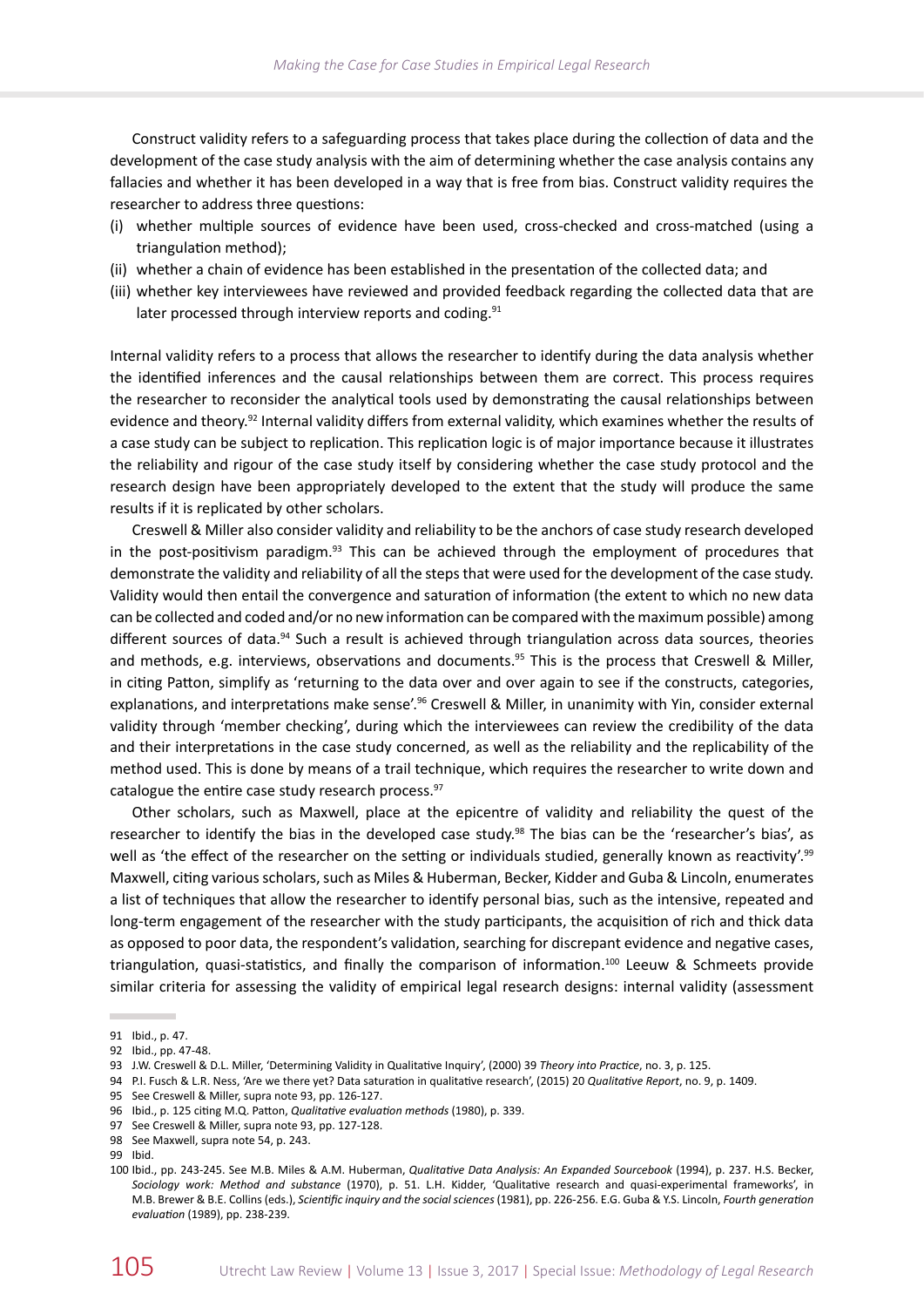of the causal relationship between theory and evidence), external validity (assessment as to whether the results can be subject to generalisation), descriptive validity (assessment of the quality of reporting of the empirical study) and criteria for assessing qualitative data analysis, such as confirmation or else verification of bias, reliability or else dependability, and finally internal validity or else authenticity.<sup>101</sup> They also present a 'reasoned justification' or 'due process' approach that enables the legal researcher to reasonably justify the use of extra-legal information with the aim of answering the research question.<sup>102</sup>

# **3. Featuring the case study qualitative methodological toolkit in an empirical legal study**

# **3.1 The Social Enterprise Study**

Section 3 will reflect on the opportunities and hindrances of using case study research in one empirical legal study currently undertaken by the author of this article. As such, for the purpose of this article, the study will be called the 'Social Enterprise Study'. The Social Enterprise Study examines a new and unexplored concept in legal scholarship, i.e. the social enterprise, as well as the associated particularities in legislation, which is tailor-made for social enterprises. A social enterprise is a new type of socially and environmentally conscious enterprise.<sup>103</sup> Several and varying examples of social enterprises can be found in various countries in the EU, one of them being for example a café located in Bratislava, which solely employs the homeless and another being a taxi company in Amsterdam, which uses only electric taxis driven by middle age people who are long-term unemployed.<sup>104</sup>

Social enterprises tend to exhibit certain key characteristics in their organisational structuring, some of the most important being the pursuit of a societal (social and environmental) purpose over profit and the development of inclusive and participatory decision-making processes for their stakeholders.105 Accordingly, national legal frameworks and tailor-made legal forms for social enterprises have been developed in several jurisdictions in the EU to accommodate their unique characteristics already mentioned. However, there are also EU countries which have not yet introduced any legal status for the development of social enterprises.<sup>106</sup>

The Social Enterprise Study investigates the research question asking to what extent tailor-made legal forms in selected jurisdictions support social enterprises in their efforts to be participatory and inclusive to their stakeholders. Based on that research question, the Social Enterprise Study comprises a legal research part, which examines the legal forms and governance structures provided in tailor-made laws for social

106 Synthesis Report, supra note 105, p. 52, which shows that for example, one of those countries is the Netherlands.

<sup>101</sup> F.L. Leeuw & H. Schmeets, *Empirical Legal Research: A Guidance Book for Lawyers, Legislators and Regulators* (2016), pp. 120-122, 153. 102 Ibid., p. 227.

<sup>103</sup> These enterprises differ from mainstream companies and commercial business organisations to the extent that they are socially and environmentally conscious enterprises, which seek to contribute to contemporary social and environmental challenges through business activities and adopted business models. As such, they are characterised by an inherent hybridity, which entails the combination of for-profit and not-for-profit elements in their legal, governance and business structures. For instance, a distinctive feature of social enterprises is the pursuit of social and environmental objectives, which overrides the pursuit of profit-making activities and the distribution of profits to the enterprise's owners and shareholders. Social enterprises prioritise the fulfilment of their social mission in response to major social challenges such as poverty, social exclusion, discrimination and stigma; accordingly, they further the improvement of society and the protection of human rights. They also take into account their environmental impact by displaying a high level of environmental responsibility and accountability. They do so by adopting innovative business models and tailor-made legal forms, which allow them to operate in a way that is more open, transparent, participatory and inclusive towards stakeholders and third parties. See J. Defourny & M. Nyssens, 'Conceptions of Social Enterprise and Social Entrepreneurship in Europe and the United States: Convergences and Divergences', (2010) 1 *Journal of Social Entrepreneurship*, no. 1, pp. 33-38. J.A. Kerlin, 'Social Enterprise in the United States and Europe: Understanding and Learning from the Differences', (2006) 17 *Voluntas*, no. 3, p. 247. J. Defourny, 'From third sector to social enterprises', in C. Borzaga & J. Defourny (eds.), *The Emergence of Social Enterprise* (2001), pp. 1-18. A. Nicholls, 'Introduction', in A. Nicholls (ed.), *Social Entrepreneurship: New Models of Sustainable Social Change* (2006), pp. 1-35. B. Huybrechts & A. Nicholls, 'Social Entrepreneurship: Definitions, Drivers and Challenges', in C.K. Volkmann et al. (eds.), *Social Entrepreneurship and Social Business: An introduction and discussion with case studies* (2012), pp. 31-48. G. Galera & C. Borzaga, 'Social Enterprise: An international overview of its conceptual evolution and legal implementation', (2009) 5 *Social Entrepreneurship Journal*, no. 3, p. 212. J. Austin et al., 'Social and Commercial Entrepreneurship: Same, Different, or Both?', (2006) 30 *Entrepreneurship Theory and Practice*, no. 1, pp. 2-3. J.G. Dees, 'The meaning of "Social Entrepreneurship"', (1998) Kauffman Foundation and Stanford University: Kansas City and Palo Alto, p. 1.

<sup>104</sup> Taxi Electric, available at: [<www.taxielectric.nl](www.taxielectric.nl)/>. Café Dobre & Dobré, available at: [<www.dobredobre.sk](www.dobredobre.sk)/> (both websites last visited 21 November 2017).

<sup>105</sup> A. Argyrou & T. Lambooy, 'An introduction to tailor-made legislation for social enterprises in Europe: A comparison of legal regimes in Belgium, Greece and UK', (2017) 12 *International and Comparative Corporate Law Journal*, no. 3, pp. 47-107. European Commission, 'A map of social enterprises and their eco- systems in Europe (Synthesis Report)' (2015), available at: <[http://ec.europa.eu/social/main.](http://ec.europa.eu/social/main.jsp?langId=en&catId=89&newsId=2149) [jsp?langId=en&catId=89&newsId=2149](http://ec.europa.eu/social/main.jsp?langId=en&catId=89&newsId=2149)> (last visited 20 January 2017).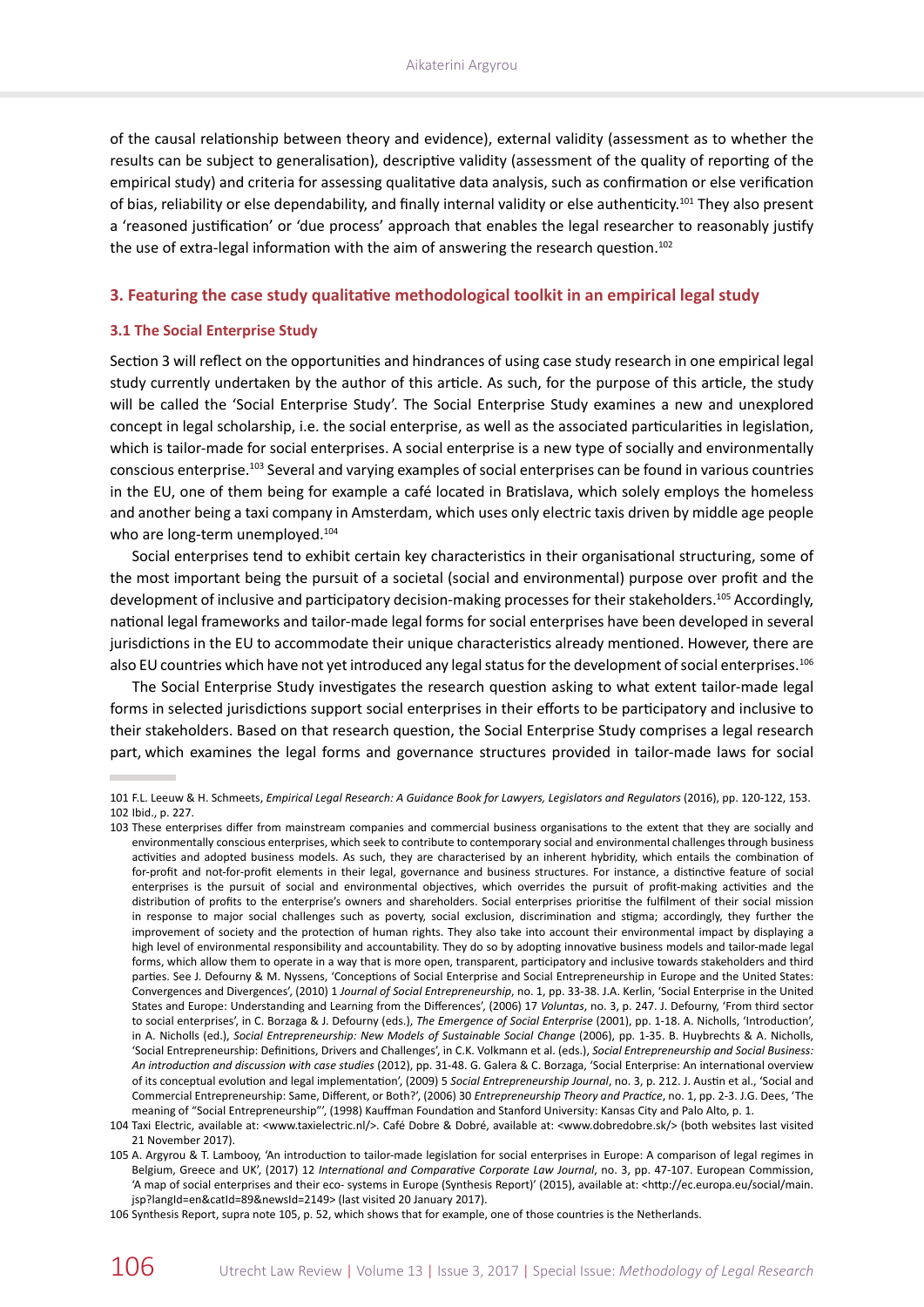enterprises.<sup>107</sup> It also compares the legal forms and governance structures tailor-made for social enterprises in selected jurisdictions, namely in Greece, the UK and in Belgium.<sup>108</sup>

In the Social Enterprise Study, doctrinal research is employed, which elaborates on the meaning of the legal provisions in the examined social enterprise legislation. Doctrinal research is also used to indicate and explain the key rules underlying the legal forms and governance structures of social enterprises in the selected jurisdictions.<sup>109</sup> The sources used are provisions from tailor-made social enterprise laws.<sup>110</sup> Subsequently, a comparison is employed.<sup>111</sup> The Social Enterprise Study investigates the similarities and differences of the rules, while demonstrating and explaining the benefits of multiple and various legal possibilities in the examined jurisdictions.<sup>112</sup>

However, in establishing correctly what the social enterprise law contemplates concerning the participatory governance of social enterprises, the research also takes into account a 'gap' that may exist 'between the law on the books and law in action'.<sup>113</sup> On these grounds, the Social Enterprise Study is extended to an empirical complementary research on social enterprise.<sup>114</sup> The empirical research in the Social Enterprise Study examines stakeholder participation in the governance of social enterprises, i.e. how social enterprises, their decision-makers and their stakeholders are influenced in practice by tailormade legal rules in organising in particular their participatory governance structure. The legal analysis of the concept of participatory governance suggests the participation of stakeholders in the governance and decision-making of social enterprises in various forms.

Accordingly, in the Social Enterprise Study an investigation is performed on the practical implementation of legal provisions regulating the organisational processes of decision-making and stakeholder participation in the governance structures of social enterprises. This is achieved through the development of *empirical* 

<sup>107</sup> See Argyrou & Lambooy, supra note 105.

<sup>108</sup> See Argyrou & Lambooy, supra note 105. The legal research extends to a jurisdiction without a tailor-made legal framework for social enterprises, i.e. the Netherlands. See in A. Argyrou et al., 'Legal Forms for Social Enterprises in the Dutch Legal Framework: An Empirical Analysis of Social Entrepreneurs' Attitudes on the Needs of Social Enterprises in the Netherlands', (2017) 12 *International and Comparative Corporate Law Journal*, no. 3, pp. 1-46. R. Helder, *De juridische infrastructuur van de maatschappelijke onderneming* (2013). R. Helder, 'Maatschappelijke onderneming en social enterprise', (2014) *Tijdschrift voor Ondernemingsbestuur*, no. 3, pp. 93-100. R. Helder, 'Van wie is de maatschappelijke onderneming?', (2014) *Maandblad voor Vermogensrecht*, no. 2, pp. 36-42. J.M. de Jongh et al., 'Naar maatschappelijke varianten van de rechtsvormen in Boek 2 BW?', (2010) 140 *Handelingen Nederlandse Juristen Vereniging*, pp. 193‑256. T. Lambooy, "Maatschappelijk' Ondernemen: Begripsbepaling en Ontwikkelingen', in B.F. Assink & L. Timmerman (eds.), *De toekomst van het ondernemingsrecht: Het ondernemingsrecht van de toekomst* (2015), pp. 281-315.

<sup>109</sup> See Argyrou & Lambooy, supra note 105.

<sup>110</sup> To this end, authoritative legal texts, namely provisions from primary sources, i.e. social entrepreneurship laws are examined and analysed. See the examined Greek laws: Law 4019/2011 on the Social Economy and Social Entrepreneurship 2011, Official Government Gazette A' 216/30.09.2011 and its latest amendment in Law 4430/2016 concerning Social and Inclusive Economy and Development of its Institutions and Other Provisions, Official Government Gazette Α' 205/31.10.2016 [in Greek: Νόμος 4019/2011 Κοινωνική Οικονομία και Κοινωνική Επιχειρηματικότητα και λοιπές διατάξεις, Φύλλο Εφημερίδας της Κυβερνήσεως A' 216/30.09.2011; Νόμος 4430/2016 Κοινωνική και Αλληλέγγυα Οικονομία και Ανάπτυξη των Φορέων της και Άλλες Διατάξεις, Φύλλο Εφημερίδας της Κυβερνήσεως Α' 205/31.10.2016]. See the examined UK laws: Companies (Audit, Investigations and Community Enterprise) Act 2004 (c. 27); Community Interest Company Regulations 2005 (SI 2005/1788). See the examined Belgian law: Belgian Companies Code 1999, Arts. 661-669, Book X, Chapter I (BS 06.08.1999) [in Dutch: Wetboek Van Vennootschappen van 7 mei 1999, Art. 661-669, Boek X, Hoofdstuk I (BS 06.08.1999)]. The identified relevant case law was very limited, i.e. only case law from one case was identified in Greece. The case law databases that were used to identify the case law were: Westlaw UK, DSAnet,<Jura.be> and Juridat available at: <[http://legalresearch.westlaw.co.uk/](http://legalresearch.westlaw.co.uk)> <[http://](http://www.dsanet.gr/1024x768.htm) [www.dsanet.gr/1024x768.htm>](http://www.dsanet.gr/1024x768.htm) <<http://www.jura.be/Default.aspx>> [<http://jure.juridat.just.fgov.be/JuridatSearchCombined/?lang=nl](http://jure.juridat.just.fgov.be/JuridatSearchCombined/?lang=nl)> (all websites last visited 13 November 2017).

<sup>111</sup> See Argyrou & Lambooy, supra note 105.

<sup>112</sup> Ibid.

<sup>113</sup> As such, the comparison can be also developed as an interdisciplinary task, which 'sees its place somewhere between the social sciences on the one hand and legal studies on the other, and that draws methodological inspiration from both'. J.C. Reitz, 'How to Do Comparative Law', (1998) 46 *American Journal of Comparative Law*, no. 4, pp. 628-631. This is also noted by M.M. Siems, *Comparative Law* (2014), p. 8. M. Van Hoecke, 'Methodology of Comparative Legal Research', (2015) *Law and Method*, <DOI: 10.5553/REM/.000010.>

<sup>114</sup> A. Argyrou et al., 'An empirical investigation of supportive legal frameworks for social enterprises in Belgium: A cross-sectoral comparison of case studies for social enterprises from the social housing, finance and energy sector perspective', in V. Mauerhofer (ed.), *Legal Aspects of Sustainable Development: horizontal and sectorial policy issues* (2016), pp. 151-185 [Argyrou et al. 2016a]. A. Argyrou et al., 'An understanding how social enterprises can benefit from supportive legal frameworks: a case study report on social entrepreneurial models in Greece', (2016) 16 *International Journal of Business and Globalisation*, no. 4, pp. 491-511 [Argyrou et al. 2016b]. A. Argyrou et al., 'Unravelling the participation of stakeholders in the governance models of social enterprises in Greece' (2017) 17 *Corporate Governance*, no. 4, pp. 661-677. A. Colenbrander et al., 'Inclusive Governance in Social Enterprises in the Netherlands – A Case Study', (2017) 88 *Annals of Public and Cooperative Economics*, no. 4, pp. 543-566.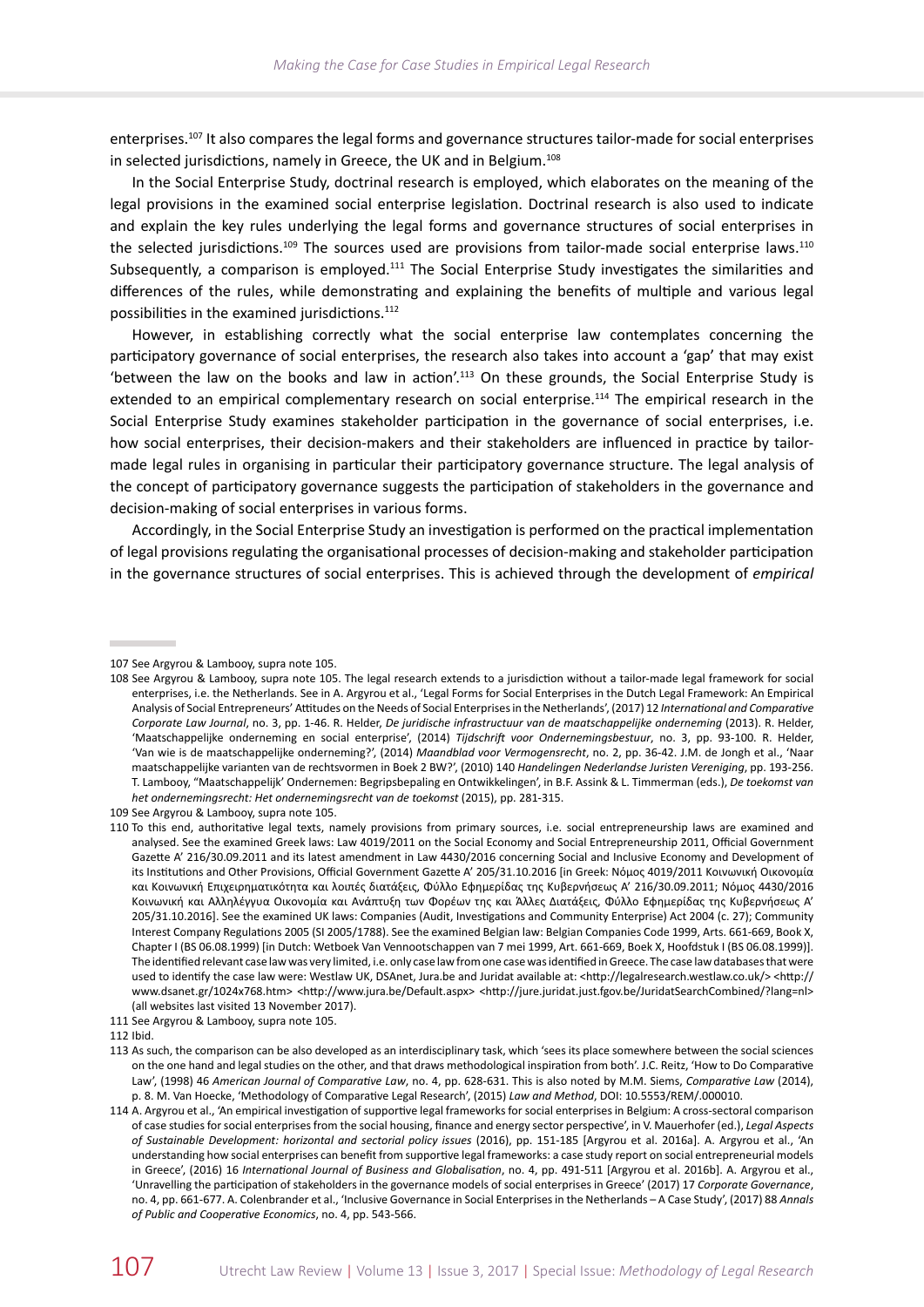*qualitative case studies* on social enterprises which employ tailor-made legal forms for social enterprises in the selected jurisdictions.<sup>115</sup>

#### **3.2 The qualitative case studies**

#### 3.2.1 The conceptual framework and the research design

A research design and a conceptual framework have been developed for the Social Enterprise Study. The conceptual framework contemplates the theoretical structure of assumptions and sub-concepts, rules and principles that underpin stakeholder participation in the governance of the social enterprises using literature and reason.<sup>116</sup> The basic idea underpinning the examination of participatory governance in the Social Enterprise Study is the fact that the legal frameworks in the selected jurisdictions include rules and provisions, which shape the governance of the legal forms and the organisations themselves. The legal rules provide:

- (i) ownership rights;
- (ii) voting and decision-making rights;
- (iii) information; and
- (iv) consultation rights, to stakeholders, who demonstrate their role and their level of involvement in the decision-making processes.

These powers may be conferred to stakeholders through the ownership of shares and/or membership, participation in the decision-making bodies' composition and processes, information and consultation; all of them understood as stakeholder participation mechanisms through formal schemes, i.e. all of them contained in law or in the formal constitutional documents of social enterprises. Additionally, these powers may also be contained in informal mechanisms, which involve various types of stakeholders, either directly or indirectly, and in a regular or more ad hoc manner.<sup>117</sup> As such, stakeholders have the power to participate in the decision-making processes of the governing bodies to a certain extent and with certain roles. However, the role and level of stakeholders' involvement is unknown. Its extent might be similar or different in different social enterprises from different jurisdictions.<sup>118</sup> The effect of stakeholder participation on the social enterprise and on the decision-making processes is also a topic under examination.

Using this conceptual approach, the phenomenon of participatory governance of social enterprises in compliance with tailor-made legal provisions is examined. Such a conceptual idea allows the valid investigation of the most important governance mechanisms and decision-making processes of the social enterprises, as well as the relationship between decision-makers and stakeholders, who are involved in such enterprises. Most importantly, this approach allows the replication of the case study with social enterprises employing other tailor-made legal forms in different jurisdictions.

The research design of the Social Enterprise Study also contains a research logic. It prescribes the use of standardised methods and techniques that are employed in a consistent and coherent way to provide an answer to the research question. The research design used for the Social Enterprise Study prescribes the examination of nine units of analysis, i.e. nine different social enterprises, each using tailor-made legal forms for social enterprises, which are established in various geographical locations in the three selected

<sup>115</sup> The research concerns the identification of the effects of law on the governance of social enterprises. The participatory governance of social enterprises is a key characteristic. The decision-makers are the fiduciaries of the social and environmental objectives of social enterprises, which they have to maintain while simultaneously dealing with and balancing the different and multiple interests of various types of stakeholders. As such, the study investigates:

<sup>(</sup>i) the impact of the implementation of new and complex tailor-made social entrepreneurship rules and legal provisions, and (ii) their effect on the social enterprises' governance, function and structure.

It also identifies the practical implications of the implementation of rules regarding governance, and explains how social entrepreneurs deal with them in practical terms.

<sup>116</sup> More information concerning the conceptual framework underlying the Social Enterprise Study can be found in Argyrou et al. (2016a); (2016b); (2017), supra note 114. See Colenbrander et al., supra note 114.

<sup>117</sup> See Argyrou et al. (2016a); (2016b); (2017), supra note 114.

<sup>118</sup> See Whitley's theory regarding the inherent differences in the structure and governance of companies viewed in different jurisdictions in differently organised economic settings. R. Whitley, 'The Institutional Construction of Firms', in G. Morgan et al., *The Oxford Handbook of Comparative Institutional Analysis* (2010), p. 454.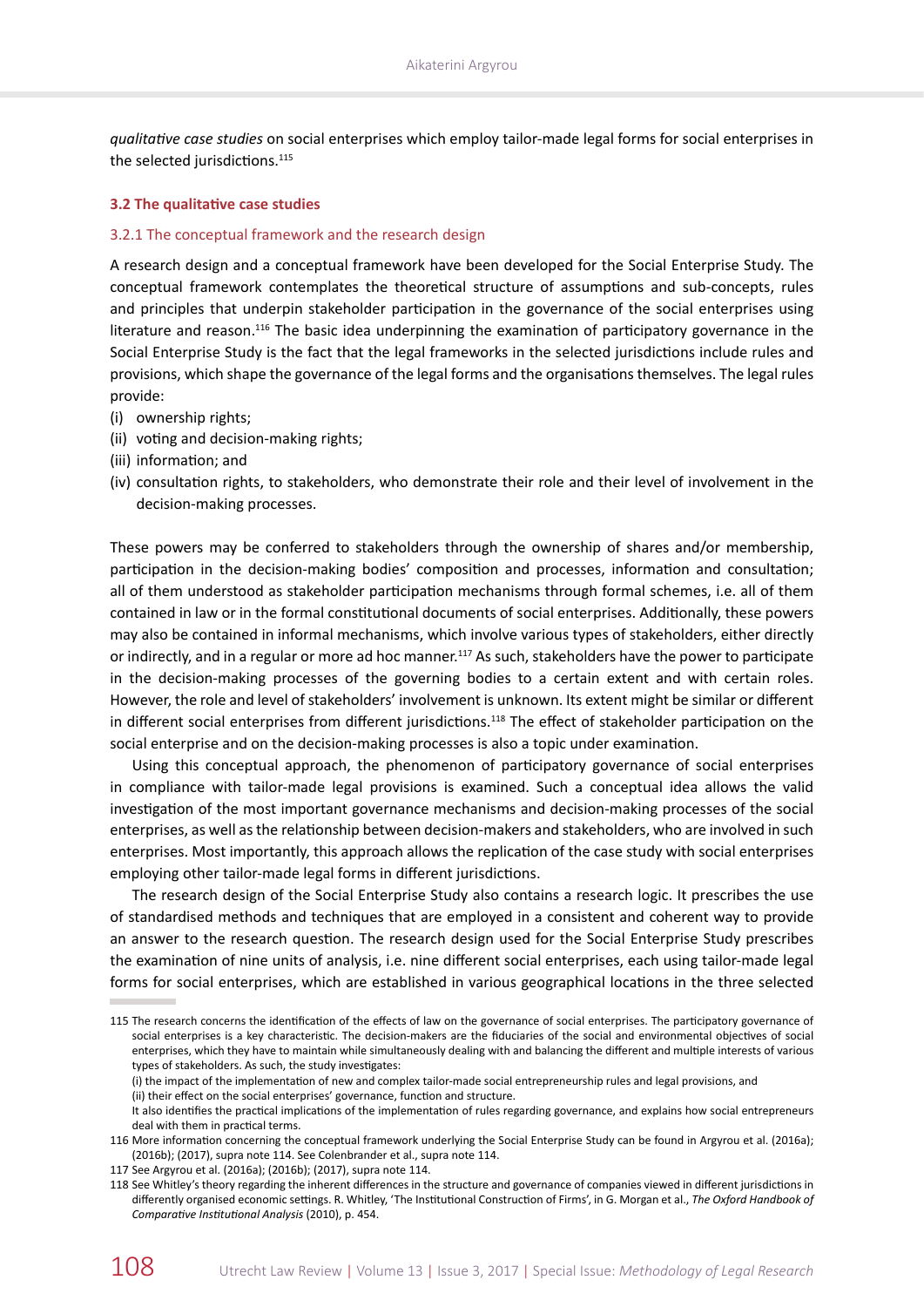countries, i.e. Greece, Belgium and the UK.119 Subsequently, a consistent methodological framework is applied in the development of the case studies. A comparative multi-case study approach is then employed which comprises nine case studies concerning social enterprises employing tailor-made legal forms for social enterprises: three of them being in Greece, three in the UK and three in Belgium.<sup>120</sup> The case studies are developed predominantly in a multiple case study setting following a replication logic in the application of the research protocol.<sup>121</sup> The single case study setting is only used for two unique cases that exhibit special methodological and theoretical characteristics. A multiple case study design is then used to compare the cases holistically on a cross-case and cross-country level.

# 3.2.2 The selection of cases

In the Social Enterprise Study, the sampling (selection) of the case studies is based on two concrete selection criteria. The establishment of both criteria prevents a biased selection of cases based on personal preferences. The selection of cases in the Social Enterprise Study is based on a purposeful and theoretical sampling logic. Both logics were intentionally chosen amongst other logics for selecting cases developed in the social sciences discipline.<sup>122</sup> According to the purposeful selection logic, the selected cases constitute an *a priori* strategic selection of certain cases of social enterprises that contain rich insights regarding participatory governance, to the extent that they serve the purpose of the study, i.e. to examine stakeholder participation in legal forms, which are tailor-made for social enterprises. As such, one criterion for the selection of certain cases of social enterprises is the selection of social enterprises that constitute legal variations of the tailor-made legal forms for social enterprises prescribed in the different social enterprise laws in each of the jurisdictions selected for this study.<sup>123</sup> This type of purposeful selection offers a mixed and heterogeneous sample of cases. Accordingly, a theoretical selection logic is then applied, i.e. the cases finally selected exhibit rich theoretical insights in respect of, e.g. stakeholder participation in social enterprises, and also in respect of theoretical variations of the examined phenomenon, e.g. stakeholder membership in participatory governance.

#### 3.2.3 Data collection and respondents

The Social Enterprise Study comprises the application of a consistent research protocol for the collection of empirical data. Data are collected from various sources, e.g. relevant documents (desk research), the use of observations from the visits to the organisations and from in-depth and semi-structured interviews.124 Relevant documents (desk research) are consistently collected and examined in every case study. They concern the constitutional documents of the organisations, i.e. the articles of association, the memoranda, the statute and the bye-laws, all of which show the legal and the governance structure of each organisation. Those sources contain necessary information relating to the inner legal and governance structure of the

<sup>119</sup> The legal forms concern:

<sup>(</sup>i) legal variations of the social cooperative enterprise (Κοινωνική Συνεταιριστική Επιχείρηση – here abbreviated as Koinsep) as prescribed in the Law on the Social Economy and Social Entrepreneurship 2011 and its later amendment (supra note 110), such as for instance the Koinsep for integration, the Koinsep for care and the Koinsep for productive and collective purposes;

<sup>(</sup>ii) legal variations of the Community Interest Company (here abbreviated as CIC) on the basis of the legal form prescribed in the UK Companies (Audit, Investigations and Community Enterprise) Act 2004 and the CIC Regulations 2005 (supra note 110), such as for instance the CIC limited by guarantee and the CIC limited by shares; and

<sup>(</sup>iii) legal variations of the Belgian company with a social purpose (*Vennootschap met Sociaal Oogmerk* – here abbreviated as VSO) legal label (applied on top of the cooperative legal form) that originate from different sectors, e.g. VSOs in the housing sector compared with VSOs in the micro-finance and education sectors.

See Argyrou et al. (2016); (2016b); (2017), supra note 114 and Colenbrander et al., supra note 114.

<sup>120</sup> For comparison purposes, research extends to the Netherlands comprising the collection of data through one exploratory survey and the development of case studies concerning Dutch social enterprises which do not employ a tailor-made legal form for social enterprises. See Argyrou et al., supra note 108 and Colenbrander et al., supra note 114.

<sup>121</sup> See Yin, supra note 43, pp. 56-62.

<sup>122</sup> Other sampling logics developed in the social sciences discipline are: extreme or deviant case sampling, intensity sampling, maximum variation sampling, homogeneous sampling, critical case sampling, snowball or chain sampling, confirming and disconfirming sampling, stratified purposeful sampling, purposeful random sampling and others. See in M.Q. Patton, *Qualitative research & evaluation methods* (2015).

<sup>123</sup> See Argyrou et al. (2016a); (2016b); (2017), supra note 114. See Colenbrander et al., supra note 114.

<sup>124</sup> See Van Aeken, supra note 15, p. 76.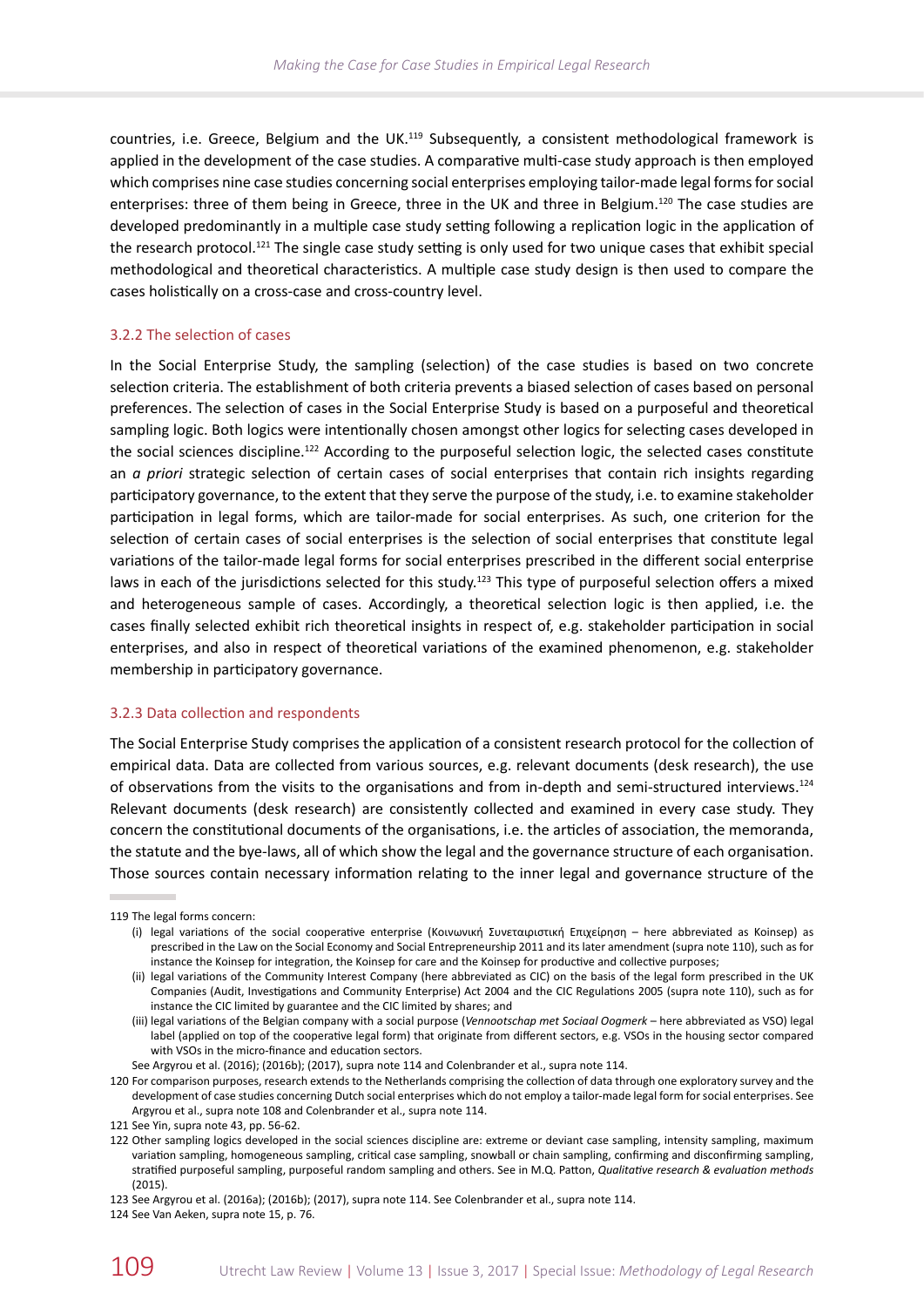organisation namely, the existence of various governance layers, the composition of the governing bodies, the relevant rules pertaining to the ownership and membership of the organisation, voting procedures and the obligations of the decision-makers.

Other documents examined are annual financial and/or social accountability reports and other publications produced and published by the social enterprises, which contain information regarding stakeholders and their role in the organisational functioning. Examples of other publications include brochures, mission and vision statements, service quality statements and stakeholders' policy statements and human resources handbooks.

Each case study also includes the conducting of interviews with various respondents from the examined social enterprise. The interviews are conducted by the author. A group of senior researchers and trained research assistants also act as alternative and/or assistant data collectors.125 The alternation of data collectors limits the chances of having biased data collected solely by a single data collector.

A minimum of four (at least one interview with a respondent from each organisational layer) and a maximum of twelve semi-structured interviews are conducted with respondents from different and multiple organisational layers in the examined social enterprise. Hence, a plurality of responses concerning participatory governance is sought. The respondents per case study include at least:

- (i) one member/shareholder: members/shareholders are asked particularly about the ownership of shares and exercised control;
- (ii) one director: directors are asked particularly about the structure, composition and activities of the decision-making processes;
- (iii) one employee: employees are asked particularly about mandatory and optional schemes of participation in decision-making, the acquisition of shares, their access to information regarding decisions and their access to decision-making processes; and finally
- (iv) one external stakeholder (e.g. supplier, customer, community representative, investors and/or clients): external stakeholders are asked, amongst other questions, about their participation in consultation processes, their access to information regarding decisions and their access to decision-making processes.

The interviews enable the collection of extensive and descriptive responses and digressions regarding participatory governance and stakeholder participation. The depth and the detail of the collected responses, including the respondents' descriptions and reflections concerning their participation in the governance processes would not otherwise be provided if other techniques of data collection were employed in the research, e.g. closed surveys, dichotomous questions or scale questions. Observations from the visits to the examined organisations are also included in the collected data to validate information retrieved from interviews. Such observations explain, for instance, the behaviour of the respondents during the interview process, e.g. any indications of emotions, such as concern or insecurity, during the interview process. These observations are considered when developing the interview reports. However, for the mitigation of bias in the interview process a similar basic questionnaire is used in every case study for each one of the categories of respondents. Hence, on a per case study level four basic questionnaires are used in total. In addition, during the interview process, the interviewees are asked to reflect on their responses based on thoughts, feelings and experiences. Some common questions posed to directors participating in this study are, 'How is the social enterprise managed', 'How are decisions made?'. Other questions addressed to the directors and the members/shareholders include 'Are your stakeholders involved in the decision-making activities?', 'In which way?' and 'Is any input from stakeholders considered?'. Stakeholders are also asked whether they would ever want to take part in any of the social enterprise's decision-making processes and to what extent. They are also asked about the frequency of the information that they receive concerning governance decisions and/or whether they ever consider acquiring shares and becoming members.

The majority of interviews are conducted in the native language of the respondents, i.e. Greek, English, Flemish and Dutch. All the questionnaires and the interview transcriptions are translated into English. All

<sup>125</sup> The data collection phase involves students from the Legal Research Masters programme of Utrecht University and senior researchers from Nyenrode Business University and the University of Edinburgh.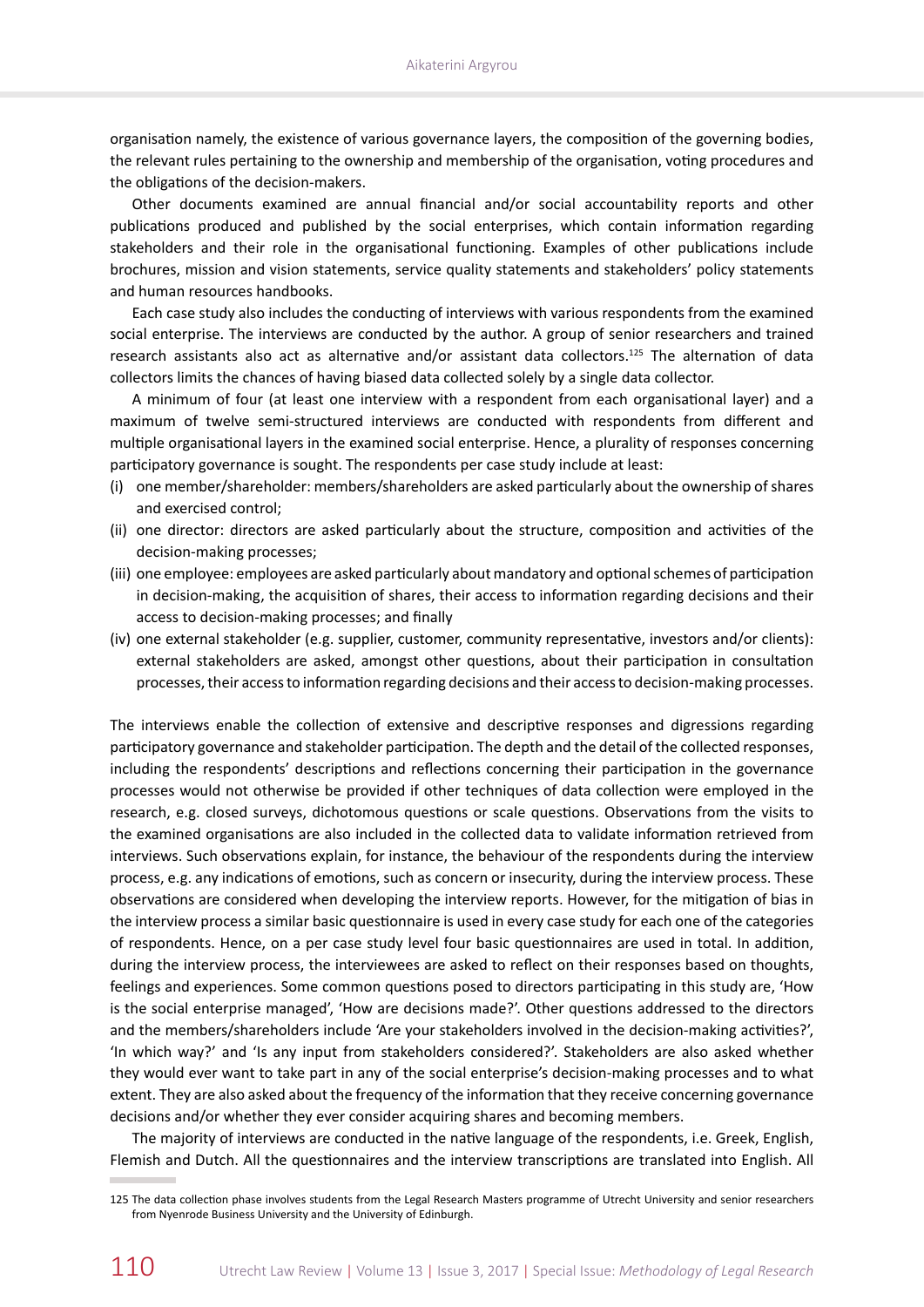the interviews are fully recorded, translated and transcribed by professional transcribers into verbatim transcriptions. The collection of rich and thick data as opposed to poor data, i.e. in the form of verbatim transcriptions, is preferred to the alternative, which is to maintain descriptive notes from the interviews. The verbatim transcripts and the interview reports do not allow infiltration of the personal bias of the data collector. However, both verbatim transcriptions and interview reports are subsequently sent to the interview participants for validation and review. This is an important technique used to identify and isolate the bias in the collection and analysis of data, i.e. the respondents' validation of the interview transcriptions, of the interview reports and of the case study analysis. The 'members' checking' technique allows for the validation of the collected data and the subsequent data analysis. However, such a technique requires a continual communication and engagement with the interview participants. Engaging in regular communication with the interview participants is a necessary task, but it is a time-consuming process which cannot always be successfully achieved due to the nature of everyday life.

In addition, although the respondents' revision of the verbatim transcriptions legitimises the content of the interviews, it may also entail the risk of losing data which are perceived as confidential, classified or intimate. An example of the risk of losing data can be provided from the Social Enterprise Study where the respondents are asked to edit oral mistakes, to explain quotes and to validate the content of the interview transcriptions. They are also asked to indicate parts that should remain confidential, or to clarify parts in which the response that they provided is considered insufficiently clear, or erase parts that they wish to eliminate. Confidential parts are removed from the interview transcriptions, whereas clarifications, edits and changes are inserted in the original transcriptions from the participants. The participants' feedback is collected and embodied in the final interview transcriptions and interview reports.

The collected data are triangulated, crosschecked and validated based on received feedback from the interview participants and via the use of data collected from different and multiple sources (interviews, archival data, and observations from the visits to the interview location). The use of verbatim transcriptions as well as the crosschecking of the data using multiple resources and the repeated validation of the data from the respondents reduces the chances of verbal mistakes in the transcripts. It also prevents the inclusion of unreliable data, inconsistences in the data and any infiltration of the personal bias of the data collector into the collected data.

#### 3.2.4 Data analysis

It was earlier mentioned in Subsection 2.2 that one of Yin's most serious considerations concerning the application of the case study qualitative method is that it often results in the collection of very extensive qualitative data that are difficult to review and analyse in their entirety.<sup>126</sup> In addition, the large extent of collected qualitative data may prevent their use and analysis in their entirety. Extensive qualitative data might even result in the frustration of the researcher and/or even the loss of control over the data being analysed. All data collected for the development of the qualitative case studies in the Social Enterprise Study are predominantly textual and extensive. Their analysis is based on multiple qualitative techniques of data analysis offered by the social sciences discipline and the case study methodology. The data analysis starts with a description of the case that is being studied, its background history and setting the framework of analysis by presenting the issue under examination.<sup>127</sup> During this stage, background facts and data, which frame the case and the issue examined, are presented to give a context to the case. This also entails the introduction of the necessary factual data regarding the problem and the organisations that are being examined; this information concerns, for instance, the structure, the size and/or the business activity of the organisation.

Before and after coding, various techniques are often applied to sort and categorise the data, for instance the division of information into arrays and matrices and/or the enumeration of the frequencies

<sup>126</sup> See Yin, supra note 43, p. 21.

<sup>127</sup> B.F. Crabtree & W.L. Miller, *Doing Qualitative Research* (1999), pp. 131-132.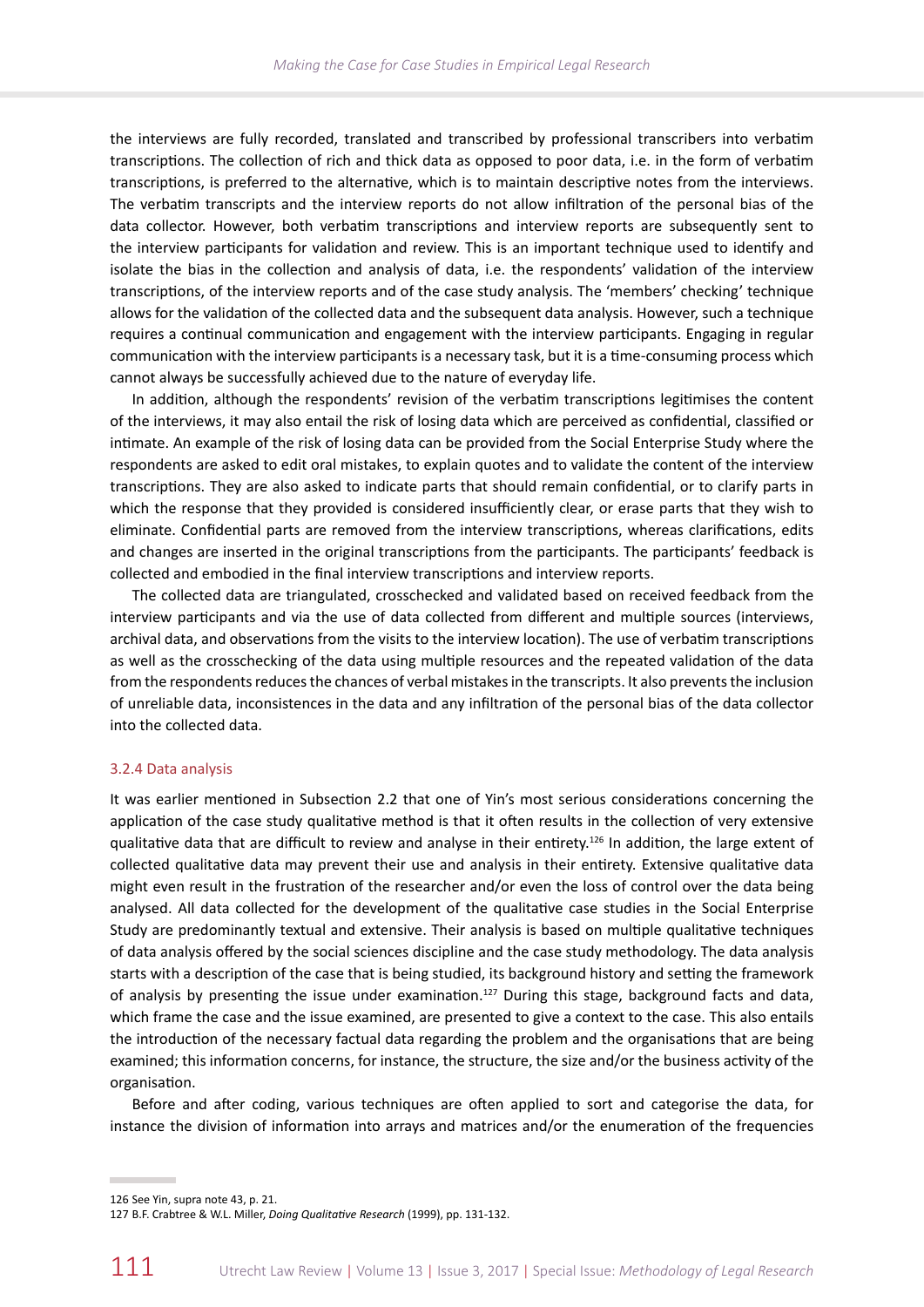of commonly encountered codes, responses and events.128 To systemise the data analysis a special matrix has been developed to accommodate the analysis and the categorisation of the identified stakeholder participation mechanisms. The matrix contains the identified stakeholder participation mechanisms applied in the decision-making processes of each examined social enterprise (see Table 2).

|                              | Formal | Informal  | Structural | Non-structural | Direct    | Indirect  |
|------------------------------|--------|-----------|------------|----------------|-----------|-----------|
| [Stakeholder<br>Mechanism 1] | х      |           | $\lambda$  |                |           | $\lambda$ |
| [Stakeholder<br>Mechanism 2] |        | $\lambda$ |            | х              | $\lambda$ |           |
| [Stakeholder<br>Mechanism 3] |        | $\lambda$ | $\lambda$  |                | ∧         |           |

*Table 2 Matrix of stakeholder participation mechanisms with examples (X)*

The Social Enterprise Study then uses the coding and the thematic analysis of data based on a template. Coding (or else the constant comparison method) entails the sorting and categorisation of the collected data based on textual codes, i.e. short terms or phrases, which provide a symbolic and summative meaning to a portion of data. The coding and analysis of rich and very extensive verbatim data is a process which requires patience and commitment and a certain level of familiarity with the special software developed for these types of processing data.

In the Social Enterprise Study, coding is performed by the author and other trained research assistants and a team of senior researchers who contribute as alternative coders,<sup>129</sup> using Atlas t.i software, a computeraided tool. Subsequently, a template of pre-selected (*a priori*) codes from the legal analysis is used to drive the process of coding.<sup>130</sup> *In vivo* codes are developed: these are emerging codes extracted from the interview transcriptions, which are then refined to fit into the template of *a priori* codes.

Along similar lines, a template technique is applied which constantly contrasts and compares the preexisting information (codes) that emanates deductively from the legal analysis with the real-life concepts (codes) that emerge inductively from the data. In this way, it is possible to determine the fit with the theoretical propositions from the legal and organisational domain.<sup>131</sup> The outcome is scrutinised, integrated into meaningful patterns and finally divided into themes.<sup>132</sup>

The application of triangulation in the data analysis provides a plurality of approaches and perspectives and the saturation of the analysed information. In the next stage of data analysis, which is testing and theorisation*,* the data analysis is connected to the legal and organisational theoretical propositions that initially led to the development of the case study. By linking these theoretical propositions with the evidence identified in the template of patterns and themes, theory is substantiated and further improved.<sup>133</sup>

#### 3.2.5 The outcome of case study research in the Social Enterprise Study

In the developed case studies, comparisons are made and theoretical propositions are examined regarding the participatory governance of social enterprises.134 Case study research, as part of the Social Enterprise Study, offers the opportunity of closely examining participatory governance and its implementation in practice, i.e. how implementation takes place in the natural environment of a social enterprise following the legal provisions. The research indicates holistically to what extent, in which forms and by whom participation

<sup>128</sup> See Miles & Huberman, supra note 100, pp. 71-72.

<sup>129</sup> The data analysis phase involves students from the Legal Research Masters programme of Utrecht University and senior researchers from Nyenrode Business University.

<sup>130</sup> See Yin, supra note 43, pp. 134-135. J. Saldana, *The coding manual for qualitative researchers* (2009), pp. 45-50. See indicatively how these techniques are implemented in Argyrou et al. (2016); (2016b); (2017), supra note 114. See Colenbrander et al., supra note 114.

<sup>131</sup> N. King, 'Using templates in the thematic analysis of text', in C. Cassell & G. Symon (eds.), *Essential guide to qualitative methods in organizational research* (2004), p. 427. See Crabtree & Miller, supra note 127, p. 167.

<sup>132</sup> See Crabtree & Miller, supra note 127, pp. 128-129.

<sup>133</sup> Ibid., pp. 130-131. See Mason, supra note 53, pp. 137-138.

<sup>134</sup> See Mason, supra note 53, pp. 93-94.